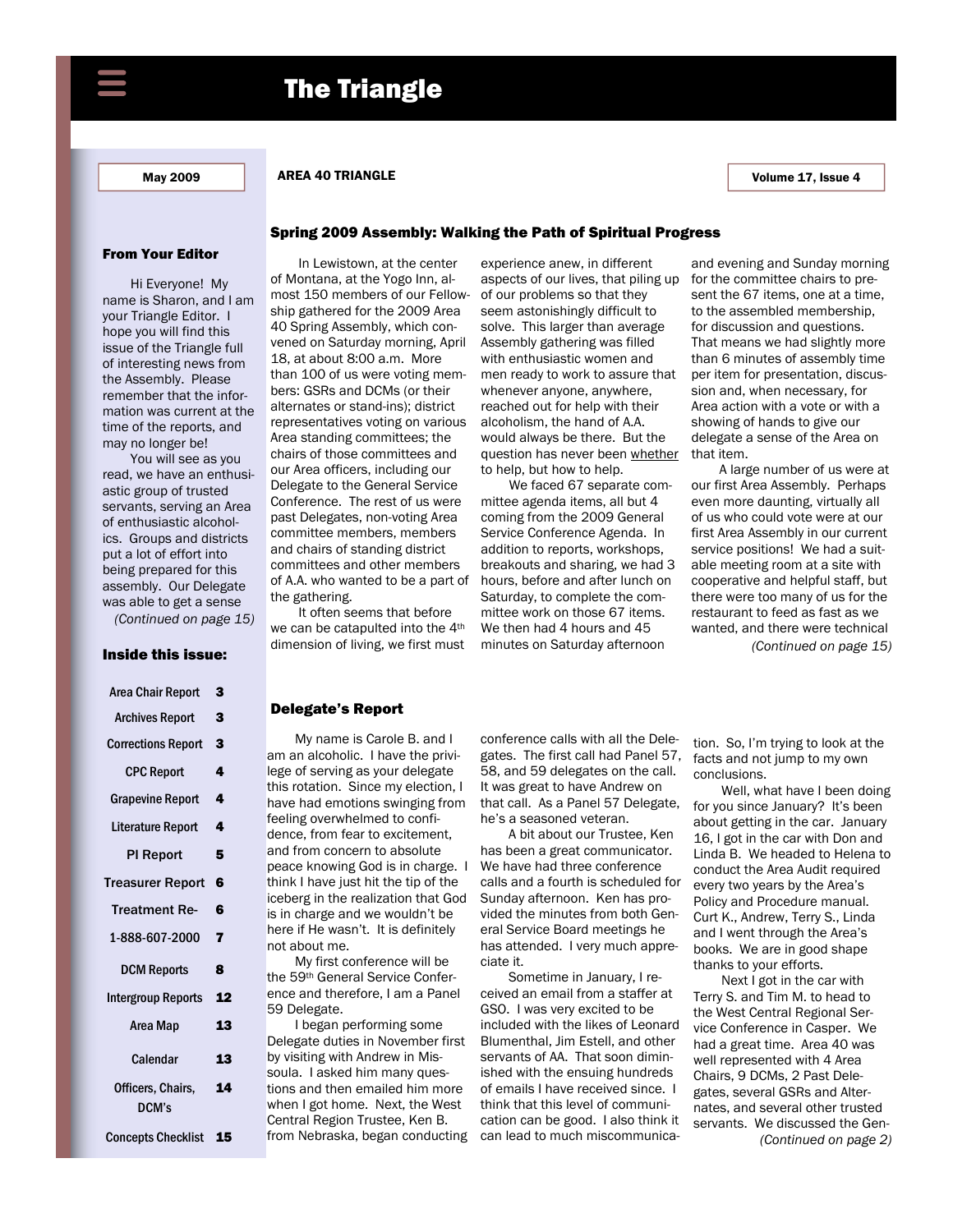eral Service Conference agenda at length. Terry and I attended the Delegate's only meeting on Thursday night. Once again, I had made a judgment about one of the items on the meeting's agenda. That item was clapping to indicate you agree with someone speaking at the microphone. Prior to the meeting, I had thought there was absolutely no harm in expressing my enthusiasm on an issue. It was presented that it may also be squashing the enthusiasm of someone in the minority and that person may not feel confident enough to speak to their opinion. Friday morning and early afternoon, the Panel 59 Delegates were orientated by the Past Delegates from the Region. Friday evening Colby D., DCM District 11, and Libbie L., DCM District 91, did a fabulous job with their presentations. Howard L., Southeast Regional Trustee, gave the Saturday night talk. Past Trustees Gary K. and Chuck B were in attendance as well as several of the Area 10 – Colorado current and Past Delegates. *(Delegate continued from page 1)* the Conference Committee on Agenda

Tim was excited on the way home that I got a call from the Area 40 Toll Free number, 888-607-2000. I was excited to have a good cup of coffee.

Next I got in the car with Virginia R. and went to Columbus to do a PI Workshop for Tim who had double booked himself. My Conference Committee is PI so I was excited to hear how some of Area 40 feels about the Conference's agenda on PI and to talk about the 888-607-2000 number.

The next weekend I happened to be in Helena where a bunch of us got together for the first ever Pre-Assembly Conference Call. Thank you District 51 for coordinating this effort. This is certainly a cost saving way of doing a pre-Assembly. I am interested to know how many people were on the call. I am interested to hear what folks on the call thought of doing a pre-assembly by telephone. Our Trustee is also interested.

Next, I got in the car with my sister to head to Boulder for a Pre-Assembly. We did a side trip to Butte to see our brother who was recuperating from surgery. The Pre-Assembly was well attended and we had a great discussion of all the agenda items.

To get here, I got in the car with Virginia R. and Carol C., Brownbaggers GSR. If you're not getting in the car with someone, you're missing out.

In February, I downloaded the background information from GSO's secure site and then sent CD's out to Terry, the DCM's and the Past Delegates who requested them. The agenda is full. Ken passed along to the Delegates the agenda items tabled and not considered. Many agenda items are submitted each year and it's a big job to set the General Service Conference Agenda. Some background material suggests that

should be a year-round working committee to set the Agenda. This will be an interesting one to watch.

My Conference Committee, Public Information, has a full agenda as well. We've been warned to come prepared. I can't wait to meet Irene who currently sits on the PI desk at GSO. She's been very helpful thus far. In reviewing the background information, I got it. To keep this together, we need much work at the local level and at GSO. GSO can put out lots of Public Service Announcements but if no one answers the 888-607-2000 number how do prospective members find us? We may be moving 4 videos for the young people's project forward. These are very good.

PI provides guidance to the website, aa.org. Have you been on this site? Much, much information is available. You can even have them email electronic versions of Box 459, Markings, and other newsletters that are also available on-line.

I will fly out to New York on Friday. My friend Deborah, a former Helenaite, will meet me there. I will continue a tradition of having dinner on Saturday night with Mary D., a former Bitterrooter and now a GSO staffer. My sponsor, Carleen, will join us Saturday night. Lori G., Area 41 Delegate, has provided much needed information regarding proper attire. My clothes are not packed but are pressed and ready to go.

Then it all begins with the Delegate's only meeting Saturday night, the preconference on remote communities Sunday morning, joint Trustee and Conference Committee meetings Sunday afternoon, and the banquet on Sunday night. The Conference is scheduled to end Friday evening.

In the last month, two conference members passed away - our AAWS Trustee, John S. and Area 12 – Delaware Delegate Joe S. - a subtle reminder that being active in AA doesn't make us immortal or above life's problems.

If you wish to write to me while at the conference, please do so at

Carole B.

Crown Plaza Times Square Hotel 1605 Broadway at West 49th Street New York, NY 10019

I will have my Blackberry and laptop but they won't be on during the conference. Your phone call, text message or email would be great to help me remember why I am there – for you.

I will return to Billings late on May 2. What's next? Get in the car! Delegate's reports are scheduled in several districts and it is my hope that I make it to all districts. Thus far, I have scheduled:

May 9 – District 11 May 17 – District 81

June 13 – District 61

June 20 – District 72 June 21 – District 93 July 26 - District 91 August 8 – District 12 August 15 – District 23

October 18 – District 51

DCM's, if you have not scheduled a Delegate's report, please get with me and we'll see when we can get it done.

The West Central Regional Forum is September 11-13 in St. Cloud, Minnesota. It looks to be a good time. Ken B., West Central Regional Trustee will join us for the Fall Assembly September 19-20. This assembly is typically devoted to conducting the business of Area 40. Terry S., our Area Chair, would love to have agenda items submitted for this by July 1.

A few words about the importance of being a GSR, this position is vital to the health of AA as a whole. If not for this communication link, your Delegate would not be able to carry the conscience of Area 40 to the General Service Conference. Likewise, the Delegate relies on communication with the DCM and GSR to provide information to the Fellowship. Thank you for serving your group.

GSO communicates directly with groups mostly by providing a copy of the newsletter *Box 459* which will now be published quarterly. Please make sure that your DCM has your updated group contact information. DCM's, please work closely with our Area Secretary, April, and our Area Newsletter Editor, Sharon, to assure the most up-to-date information is available. Sharon has worked very hard to attempt to get the most current information so that your group receives the newsletter. The information contained in the newsletter is very useful and fun to read.

I heard a well-known political figure say that AA is the only true democratic society. Everyone's opinion matters, period. We strongly believe in the minority opinion and it is your and my duty to assure that the minority opinion is heard. The voice of each member, be it that of a GSR, DCM, or coffee pourer matters. I can only take your collective conscience to the Conference if you communicate it to me.

One of my favorite things to do today is to be with you. Serving Area 40 has been one of the highlights of my life and I suspect this will be an experience of a lifetime. I appreciate your confidence in me even when I don't have confidence in myself. I really get that Alcoholic Anonymous is fragile and we are the ones who can make it stronger.

Please let me know if there is anything I can do to serve you.

Any questions?

In Love and Service, Carole B., Area 40 Delegate Panel 59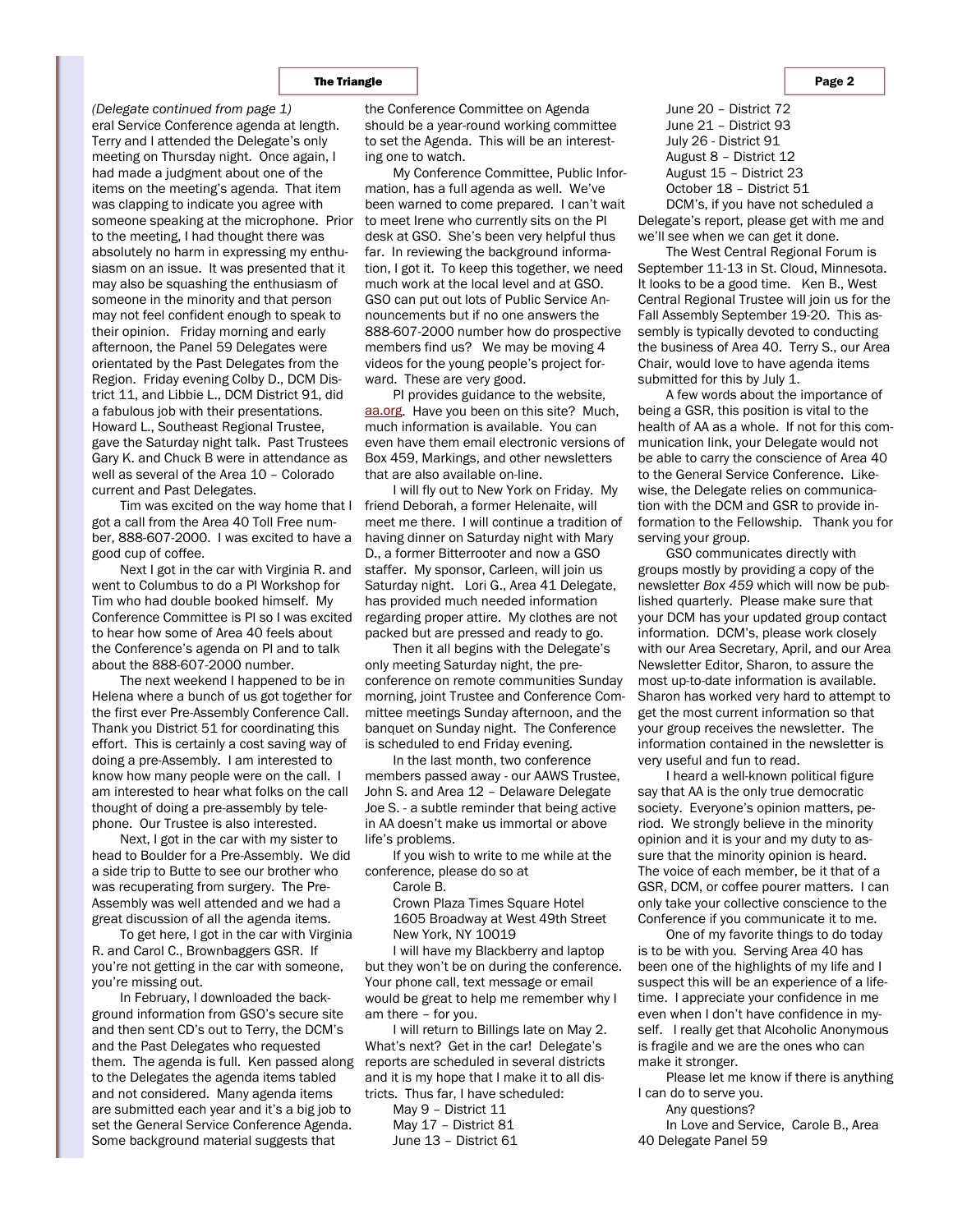#### Area Chair Report

Good morning, Area 40!

Welcome to the first assembly of the 2009-2010 Area 40 rotation. Carole has already asked about folks here for their first assembly—would everyone who is here for their first assembly in their current position—be it past delegate, delegate or other area officer, standing committee chair, DCM, GSR, voting district rep to a committee—all of us who are here to do our new job for the first time—raise a hand? All right! The point is, we are all new, and we will learn together.

First of all, let me give you the dates for upcoming Area Assemblies (our coming attractions). Bill W. told us that "one day at a time" refers primarily to the emotional life of the individual, not that the individual, the group, or A.A. as a whole should give no thought whatever to how to function tomorrow or even in the more distant future [*As Bill Sees It*, 284], so we can and should plan ahead.

The Fall 2009 dates are at the bottom of page 7 on our Spring Assembly's Agenda—September 19-20, 2009. In 2010, the Spring Assembly will be April 10-11 and the Fall Assembly will be September 11-12. For 2011, the Spring Assembly will be April 9-10 and the Fall Assembly will be September 10-11, unless that conflicts with the 2011 West Central Regional Forum, in Iowa—I still do not have the confirmed dates for that event, and if we are in conflict with it, I will try to move the Fall Assembly—the folks here at the Yogo are very cooperative.

Over the first few months of this rotation I have been sending e-mails and snail mails to the Area Committee Chairs and Officers, and sometimes to the DCMs, providing information in various forms, including copies of the new Area Policies and Procedures, contact lists for the 2009- 2010 Area Committee, identification of voting members of Area Standing Committees, agenda and background information, and other such business stuff. I also sent invitations to this Assembly to the 3 active Intergroups in Area 40, and (as Carole told you) there is a time slot for their reports on Sunday (I know that one of the 3 Intergroups has accepted the invitation).

I didn't have to leave home to participate in the audit of our financial records, 'cuz it happened in Helena in January.

We have already had a vacancy in one of our Area positions. These things do happen, but we hope they only happen once in awhile. Following our Policy and Procedures, I consulted with the Area committee and then appointed Tim H. as our new Archives Committee Chair for this rotation. We had another highly qualified candidate

willing to serve, and I am keeping that person in mind should another vacancy occur. I have also participated in a CPC luncheon in District 71 and an Into Action Weekend in District 91. I am looking forward to next weekend's Spring Roundup in District 81.

I traveled to Casper, Wyoming for the West Central Regional AA Service Conference. The WCRAASC is a marvelous opportunity to find out more about the GSC agenda items, about how things are done and what is happening at the GSO and Trustee level of service, and to meet the folks involved in serve in our Region, at the GSO/ Trustees and Area levels of service.

I sat in on District 51's teleconference preassembly, which is the first experiment with teleconferencing for any of our regular service meetings. I hope the folks who participated will provide their thoughts about that experience to District 51, and that this Fall we will talk about how that went and whether we should keep working on doing it.

I participated in the (as far as I know) only face to face preassembly in the Area, at Boulder Hot Springs, with folks from Districts 41, 61, 71 and 72, as well as a few Area folks involved. It was helpful.

Part of my job is to educate trusted servants throughout the Area on placing items on the agenda for the Area Assembly as well as the General Service Conference. Carole already said that I would "love" to have your agenda items for this Fall's Assembly by July 1, 2009. Let me say that differently. Under our Area Policy and Procedures, you've gotta get those agenda items, in writing, with any background material, to me by July 1, 2009. Do not expect to get an item on the agenda this fall if you miss that deadline. There just isn't any extra time to be late.

Beginning in May, I'm going to saddle up and start visiting business meetings around the Area. I'll be pestering you DCMs to confirm when your business meetings are held and which month would work best for my attendance and whether there is anything in particular I can do to be of service to you. If you have questions about agenda item preparation or anything else, call me, e-mail me, snail-mail me—let me know!

Send messages to Carole while she is in New York participating in the GSC, from Sunday April 26 through Saturday, May 2. Our past delegates have told us how uplifting it is, at the end of the very long days involved in the conference, to find correspondence from back home in Montana awaiting them. I have labels with the address, so see me to get some. Let's keep those cards and letters a'comin' in!

Thank you for the honor and the privi-

lege to serve as your Area Chair and Alternate Delegate.

Terry S., Area Chair/Alternate Delegate

### STANDING COMMITTEE CHAIR REPORTS

#### Archives Chair

Hi! My name is Tim H. and I'm an alcoholic and Area 40 Archives chair. I received a call from Terry S, our Area chair asking if I would be willing to serve as Area Archives chair because, for personal reasons, Connie R. would not be able to finish her rotation term. My thoughts immediately went to Connie and I realized how difficult her decision to step down must have been. I then remembered my sponsor's words from a long time ago; how important never saying "no" to an AA request would be to my sobriety. I am humbly honored to serve as the Area Archives chair and will do my very best to be of service to the fellowship of Area 40. In other words, I will try to do the job that Connie would have done.

I was able to take part in the Pre-Assembly teleconference put on by District 51. I thought it went well, was a great event and was very informative. I look forward to future events and I am willing to take part whenever asked. If I can be of service to your District, your home group, or to any member of the fellowship, please give me a call at 406-212-0161. I don't have email or access to it very often, so I guess we'll have to do it the old-fashioned way.

Why does an anonymous program need archives? Carl Sandburg explained "why" very well. He wrote that "whenever a society or a civilization perishes, there is always one factor present: They forgot where they came from."

In service, Tim H., Archives Chair

# Corrections

Good Morning, my name is Mary and I am your Area 40 Corrections Chair and an alcoholic. I am very happy to be here this morning. Since January of 2009 I have been busy gathering names of corrections chairs in each district.

The check book and bank account for the Pink Can have been transferred to me and as of this morning we have a balance of \$,3563.18. It may sound like a large amount of money, but I realized that after several orders it goes pretty quickly. I have been receiving money from district pink cans and it is appreciated.

I was honored to attend the 3rd annual Corrections Workshop put on by District 61. They had an awesome turnout and each year it gets better and better. The food, *(Continued on page 4)*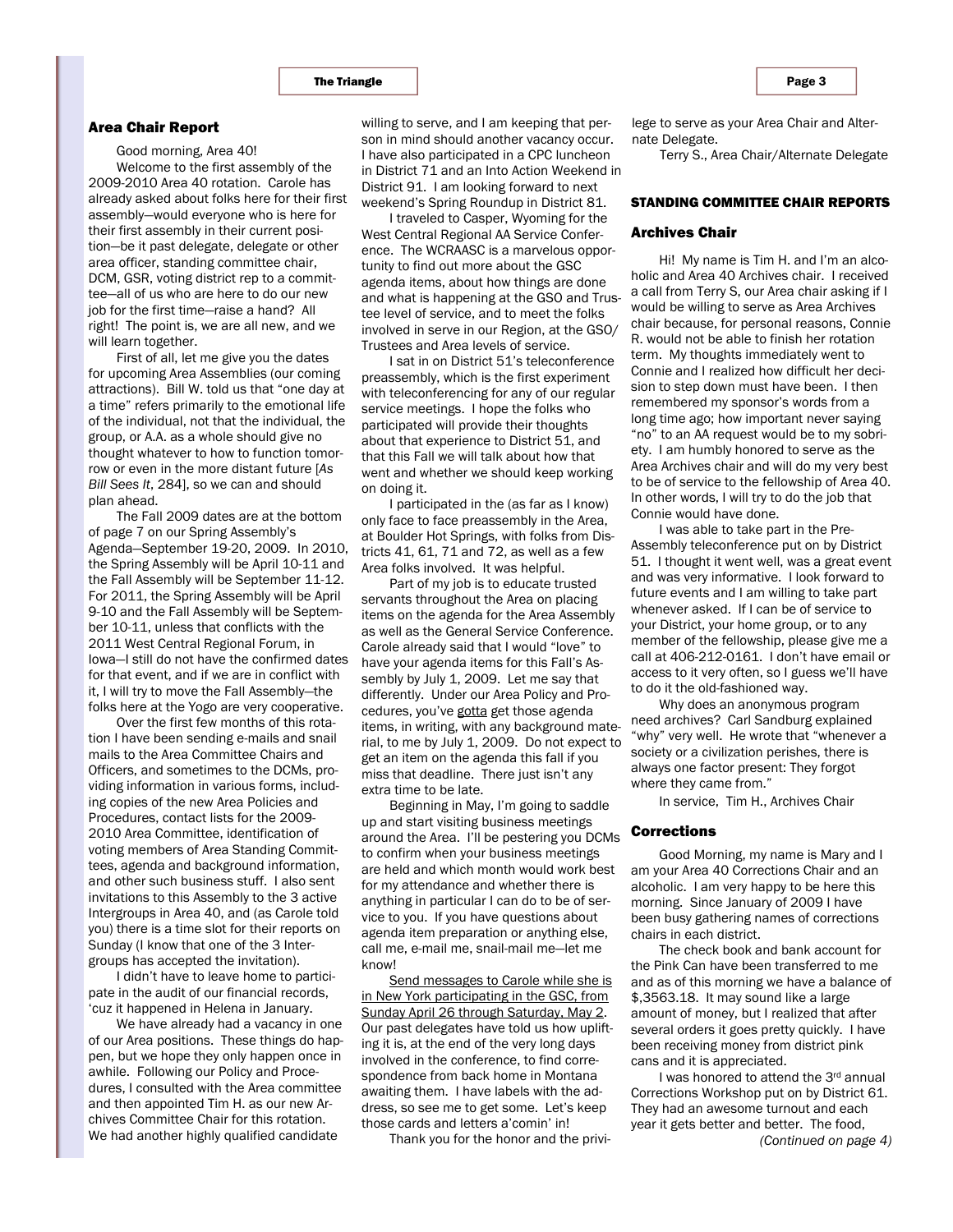#### The Triangle **Page 4** and the Page 4 and the Page 4 and the Page 4 and the Page 4 and the Page 4

fellowship and speakers were excellent. The professional speakers that spoke were very supportive of AA and are clearly working with us. The AA speakers who shared their experience strength and hope had a message of depth and weight.

I participated on the phone "Pre-Assembly" call in March and attended the Pre Assembly in Boulder Hot Springs.

I made the orientation at Montana State Prison and have attended a few meetings inside. Thank you to Helena and Anaconda folks, You have shared your expertise and it has been most helpful. I am interested in hearing what each district is doing in *Corrections.* If I can be of service, please let me know. If I don't know the answer I will ask someone that does.

I look forward to working with my committee. Thanks for letting me serve.

Mary S., Corrections Chair

#### CPC

Grapevine My name is Virginia R. and I am an alcoholic. This is my first Area Chair position and I am delighted to serve. My first real service position in AA was as GSR for the Basic Twelve group in southern Minnesota. I was working as a housekeeper in a motel and scrimped and saved to buy an electric typewriter to make my reports more legible. As DCM in a Northern Illinois district, I began to learn how to use a word processor. Now, my first few months as the CPC chair have been eventful in that I am learning how to use my very first computer to send and receive emails and read disks. AA truly connects me to the world of other human beings! For those of you just beginning your AA service journey, CPC stands for Cooperation with the Professional Community and any of you is invited to sit in on our committee meeting.

I have gotten the opportunity to attend a few events since beginning my position. In January, I attended the CPC luncheon in Butte at which there was quite a successful turnout. There are other districts in Area 40 who have hosted such luncheons so if you are interested, help is available.

The Regional Service Conference in Casper at the end of February was inspirational to say the least. It is wonderful to get to meet enthusiastic alcoholics from the other states in the West Central Region.

The preassembly conference call in March was an innovative and enjoyable way to get us all together. I hope that we were able to give our delegate some food for thought and that we will continue to do so this weekend.

I would be delighted to attend any events your districts are planning or need

help planning. There is quite a need for education of many of the professionals who come in contact with us. The disease of alcoholism is widely misunderstood by many of those in the fields of medicine, law enforcement and social services. By bringing the news of the hope of recovery to these people, we are helping the still suffering alcoholic to find the doors to AA.

There are many agencies that find the plight and the path of the alcoholic to be frustrating to say the least. We have the opportunity to bring AA information talks to Child and Family Services, probation officers, Adult Protective Services, social workers, clergy and others. There are many professional conferences which welcome our presence and we have AA literature which specifically address these groups. I hope that you will bring back some ideas to your districts as you get the opportunity to visit with each other this weekend.

Yours in love and service, Virginia R., CPC Chair

First I would like to take this opportunity to thank Area 40 for electing me to the position of Grapevine Chair. I look forward to serving and anticipate that this term will be a lot of fun.

I met with my predecessor early this year and acquired the Area's collection of Grapevine materials and the display materials that are set up on a table. I have since then been in contact with the GVO and spent much time reviewing Grapevine materials. This research included a review of the growing library of tools and articles and audio material available online on our Grapevine's online resources. The AA website, aagrapevine.org, is a fascinating and helpful site and I encourage all AA members that have the resources to visit and use this resource and share this resource with other members, especially those that don't have online resources. I also have a handful of the March Grapevine which I shall be awarding to random people at this assembly. Say something really interesting and you might get one!

So far this year I have participated in the preassembly teleconference and would welcome any feedback from this event. It was useful, in my view, if it only forced me to review the agenda items in which the Grapevine committee is charged with reviewing. I also attended the Regional Service Conference in Casper and thoroughly enjoyed the highly charged atmosphere of passionate AA members with genuine concern about AA's future. It is always a wonderful and educational experience to be among so many trusted servants with a remarkable history of General Service. Topics of interest to

*(Corrections continued from page 3)* belp planning. There is quite a need for Grapevine followers this year include the "Gray Pages" and subscription guidelines for selling the Grapevine.

> I have had calls, emails, and online chats with other Montana AA's interested in Grapevine issues and I welcome and encourage that to continue. I also have a Facebook presence, for those that know what that is, and all are encouraged to try to add me as a friend.

> I plan to attend the Grapefest in Helena on June 13, and wish to thank the Helena folks for the invitation and I hope to see as many of you there as is possible. Now, in the spirit of the Grapevine, I have decided to create a project of sorts. The idea is taken from the Grapevine itself. Specifically, the idea comes from the section titled "If Walls Could Talk…" I am sure all of you have seen this. What I'd like is to create SOMETHING, and I'm not sure what it will be yet. What I request from as many groups as possible is to send ME a photograph of your meeting place. You can of course send me a photo but I'd prefer some sort of digital image, so email it to me at grapevine@aa-montana.org. I hope to have this project completed before this current rotation is finished. I'll let you all know more about exactly how the project will be presented and formatted. Remember; keep the confidentiality in the images!

Rich K., Grapevine Chair

## Literature

Hello. My name is Lori F. and I am an alcoholic. It is my privilege to serve as your Area 40 Literature Committee Chair. I would like to add my sincere welcome to all, especially those who are attending their first assembly. I hope that you will enjoy the experience as much as I did at my first assembly – and still do!

"Of all the plans Bill and Dr. Bob had discussed in 1937, the proposal to publish a book about the program was the most realistic . . . By setting forth a clear statement of the recovery program, a book could prevent distortion of the message. . . . [Bill] had a great fear that the message might be misunderstood by alcoholics in distant places. It was one thing to pass on the message face to face, when one could personally observe the other's reactions and be present to respond to objections, questions or confusion. In print, there was no second chance. What was printed on the page might well be the only information the suffering alcoholic would have access to. It had to be powerful – and thorough. . . .By April, 1939, Alcoholics Anonymous was a fellowship with its own basic text and program." These words were taken from Chapter Eleven in the book *Pass It On, The Story of Bill Wilson and How the (Continued on page 5)*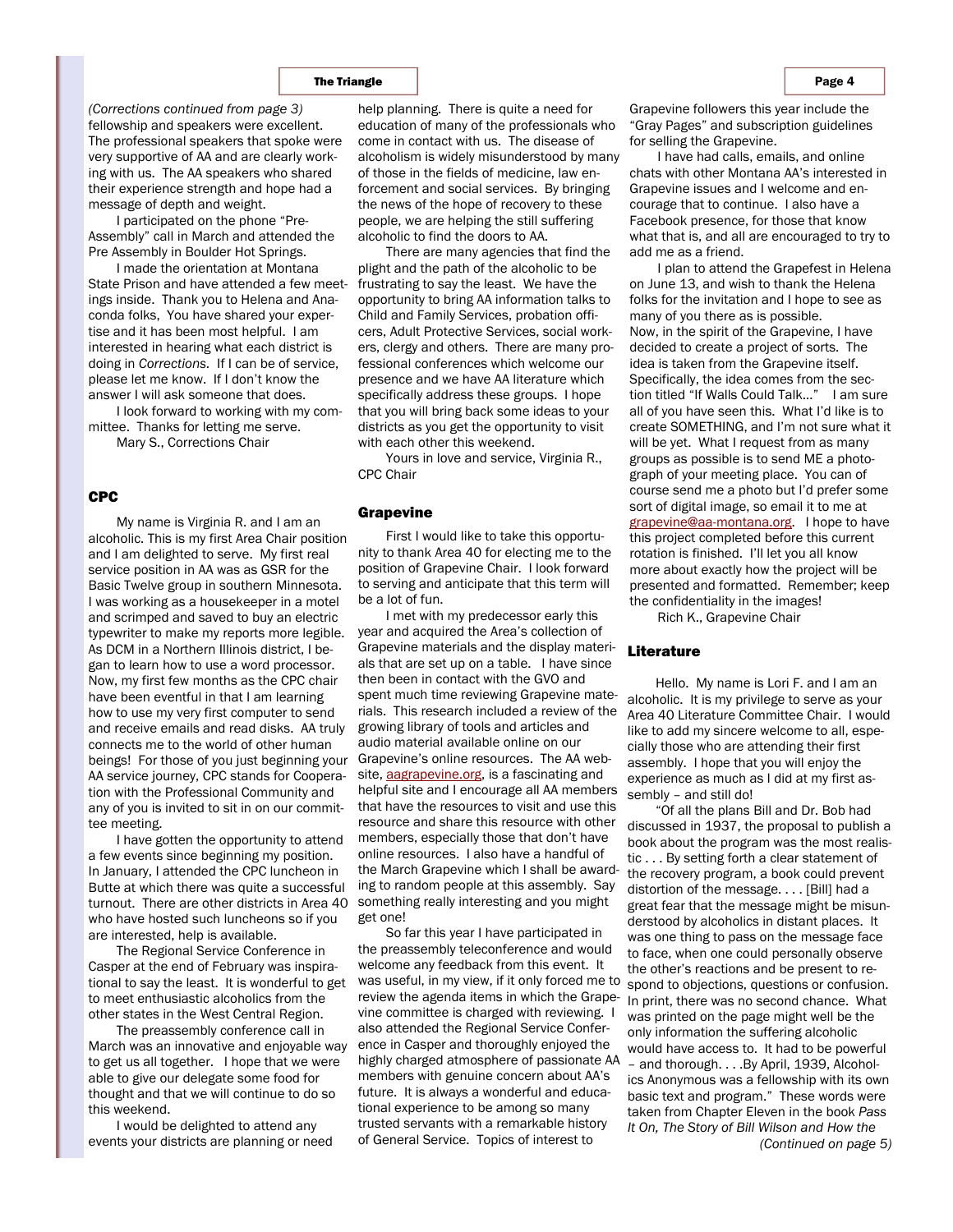*A.A. Message Reached the World.* They caught my attention for two reasons. First, the stated intent of publishing the book was to keep the A.A. message consistent and undiluted so that the precise method used by the pioneers of A.A. to achieve sobriety could be passed on to and used by millions of alcoholics in "distant places" and from Bill's perspective, distant times as well. Second, the Big Book is celebrating its 70th anniversary this month. From the first printing in 1939 through December 31, 2008, the English language Big Book distribution was 29,444,743 copies. This number includes the hardcover, soft cover, large print and pocket versions. Throughout the many printings of the four versions, the first 164 pages remain virtually unchanged from the first printing for the simple reason that this 12 Step program of recovery works as well today as it did in 1939! *(Literature continued from page 4)* 

I would like to call your attention to the Literature Display at the back of the room. Please take a moment this weekend to have a look at the wealth of material available to you through the General Service Office. The books and audio-visual materials are for display only and not for sale. However, feel free to take a literature catalog and order form. You may also help yourself to a pamphlet or two. The comedian George Carlin posed the question: "When you make a sandwich at home, do you reach down past the first few slices to get to the really good bread?" Today I'm asking you not to reach past the first few pamphlets in the rack to get to the "really good pamphlets." The covers may be different, but the words inside are the same!

I hope that everyone in this room is in possession of "The A.A. Service Manual Combined with the Twelve Concepts for World Service," but if you don't have one yet, you will find them for sale near the literature display. They are \$2.50 each – please be self supporting and deposit your payment in the can provided. There are also a few large print service manuals available for \$7.50 each.

I have placed a packet of materials on each district table in hopes that it would reach the District Literature Chairpeople. Many of you are aware that the prices for books and booklets are set to increase starting July 1 of this year. I have put a list of the new prices in the packet as well as a literature catalog. The Big Book price will increase by \$2.00 making it \$8.00 (still a bargain!). The other books, including the service manual, will go up \$1.00, and booklets will go up \$.50. Now may be a good time for groups and districts to stock up on literature, hence the inclusion of the

catalog. New catalogs reflecting the change will come out in June.

Have you ever asked yourself, "Why should I care if my group uses conference approved literature? What difference does it make? What is conference approved literature anyway?" Luckily for you, I have included a handout, coincidentally named "Conference Approved Literature" in the packet which answers these questions and more. Please feel free to copy and distribute this valuable service piece.

The final item in the packet is an Area 40 Lending Library Checkout Form. Part of my job as Literature Committee Chair is to maintain a library of audio and video tapes which can be checked out by districts, groups or individuals. I encourage you to take advantage of this service, particularly if you have a workshop or fellowship event coming up. Check out the literature display to see what's available.

I want to mention two housekeeping items before I finish up. First, it didn't take me too long to screw up in my new position. In my article in the February Triangle, I said that the Big Book was available in 45 languages – it's actually 58! Second, I would like to get the contact information for all the District Literature Chairs (something I should have done already). If any are in attendance this weekend, please catch up with me during the assembly.

In closing, I would like to thank the previous Literature Chair, Linda B., for making the transition easy, and for being available to answer questions. I also want to thank District 51 for putting on the Pre-Assembly Teleconference in March and for inviting me to participate. The preparation for my portion of the presentation was invaluable in helping me to get ready for this assembly. Thanks for your attention and for allowing me to serve,

Lori F., Area 40 Literature Chair

# PI

I would first like to thank the Assembly for electing me to this position. It has been, and continues to be, a great opportunity for growth.

What have I been doing since the first of the year?

1-888 number

Stay tuned, I will be sharing on this in a separate report.

West Central Region AA Service Conference (WCRAASC)

I attended the WCRAASC in Casper Wyoming February 27 - March 1 arriving there on Thursday evening in the company of Carole our Delegate and Terry our Area

Chair so they could attend the meetings on Friday prior to the start of the Conference.

A group of us attended the 917 N. Beech Street meeting on Thursday night and I not only got to be a part of some great AA sharing but also got to learn that where the meeting was being held was once a chicken coop and that the gentleman next to me was once the mayor of Casper.

 The conference itself was an enlightening time; hearing the floor debate on all the agenda items; listening to the comments from four Trustees past and present, (which were put somewhat in a defensive position due to some of the agenda items and the floor sharing); attending breakout sessions on PI/CPC; the Saturday night speaker Howard L., Southwest Trustee did a great job. This also gave me a break from my day to day life of work and family to focus on the PI workbook, agenda items for PI and Reports & Charter, along with a few moments to check out the Harley and Yamaha dealerships in Casper. Phone conference preassembly

On March 21st I attended and shared in the first, (and personally I hope not the last) phone conferences to go over the agenda items that we will be going over this weekend. There were some technical issues, (we discovered just prior to the phone conference that dialing out of the local area from the location we were at had been blocked, so we had to go to plan B, using our cell phones). This made it hard to hear from both an incoming and outgoing perspective. Personally I looked at this as a positive since one of the reasons for preassemblies is to give the presenters a chance to "rehearse" prior to the assembly and we got that opportunity without much of an opportunity to be critiqued for content since ……well I think you get my point. Workshop in Lolo

On March 28th I was in Lolo to put on a PI/GSR workshop with former Delegate Mark S. for District 81 and 93. Much of my sharing was not my sharing at all but questions and comments on the 1-888 number. There was time remaining however to talk about what the PI committee does and does not do. I also felt privileged to get to share as a presenter along with Mark - Thank you Mark!

Boulder Hot Springs preassembly On April 5th I attended and participated in a preassembly at Boulder Hot Springs and hopefully it helped me prepare to present the agenda items this weekend. It also gave me the chance to talk some more about the PI committee.

Yours in Service, Tim M. PI Chair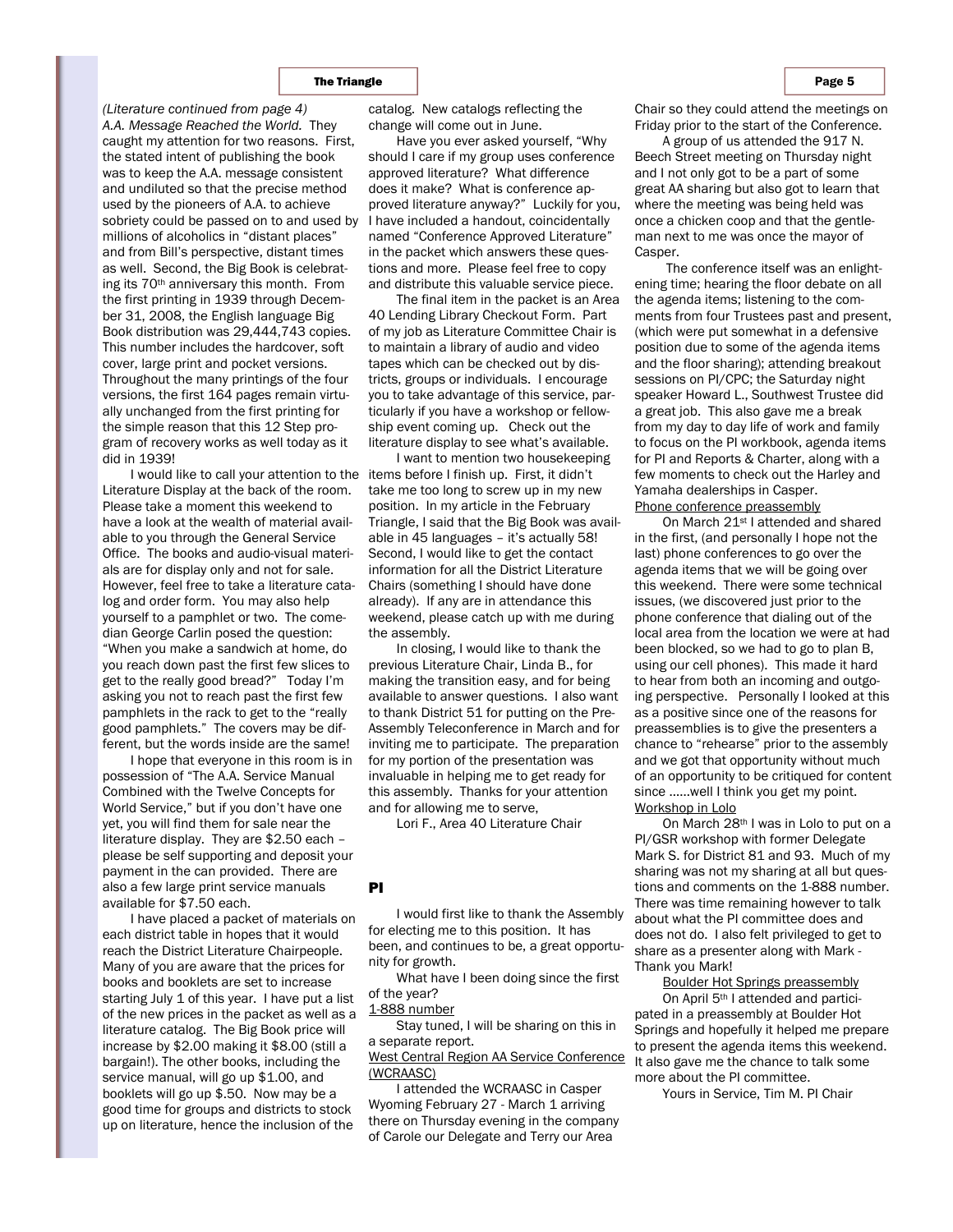#### **Treasurer**

Hello, my name is Linda B. and I am an alcoholic. Thank you for allowing me to be your Area Treasurer for the next two years. Welcome to everyone, especially to those who are attending their first assembly. Please ask questions and participate in the workshops and committee meetings. Questions and comments are necessary for a well informed group conscience. I have been asking plenty of questions from Curt, our outgoing treasurer. He has been very accommodating and is a wealth of information. Thanks, Curt.

The new address for Area 40 Treasurer is PO Box 21577, Billings MT, 59104. We need to inform our groups of the address change. I will have labels on the back table by the birthday envelopes for you to take home to your groups. The address can be found in the Triangle and I will see about having the address put on the area website.

Since starting this rotation, I've participated in the 2008 year end audit in Helena on January 17th. Carole B, Terry S, Curt K, Andrew W, and myself were present. The audit went very smooth. I participated in the first ever pre-assembly teleconference. Thank you to District 51 for hosting the event.

Area 40's 2008 year end balance was \$24,070.48. Area 40 under spent the 2008 budget by \$4,200. Did we do the work we set out to do? Did we do the services we could have done? With the economic turmoil and gas prices last fall, were we just prudent with 7th traditions funds or were we in fear of overspending? Our budget and the 7th traditions monies that our groups contribute to Area 40 are our means of carrying the message to the still suffering alcoholic.

That being said, there are Area 40 financial reports on the table in the hall by the agendas and name tags. These reports will be included in the next Triangle. You will be able to see them on our area website also. Please share these with your home groups. The balance as of April 13, is \$23,655.56. The prudent reserve is \$10,303.00, the Archivist account balance is \$2,047.50, leaving us with an operating balance of \$11,305.06. The total income received this year has been \$8,652.70. Expenses paid through April 13th are \$7,843.48, leaving Area 40 with net income so far this year of \$809.22. Last year groups contributions were \$24,239.81. In the financial report you can see that group contributions to date are \$8,289.62. Our group contributions have been good the first part of this year. Thank you for your contributions. Typically, group contributions don't keep up with expenses the first part of the year. There are large expenses in the

| <b>BUDGET VS ACTUAL BY LINE ITEM - April 13, 2009</b> |                    |                                                        |               |
|-------------------------------------------------------|--------------------|--------------------------------------------------------|---------------|
|                                                       | Jan 1 - Apr 13, 09 | <b>YTD Budget</b>                                      | Annual Budget |
| Income                                                |                    |                                                        |               |
| Individual contribution                               | \$0.00             | \$40.00                                                | \$80.00       |
| <b>Group Contributions</b>                            | \$8,289.62         | \$7,707.56                                             | \$26,939.00   |
| <b>District Contribution</b>                          | \$40.00            | \$85.83                                                | \$300.00      |
| Roundup Contribution                                  | \$0.00             | \$0.00                                                 | \$500.00      |
| 7th Tradition                                         | \$0.00             | \$325.00                                               | \$1,500.00    |
| <b>Triangle Subscriptions</b>                         | \$300.00           | \$243.33                                               | \$1,100.00    |
| Other Income (recouped from)                          | \$22.50            | \$140.84                                               | \$475.00      |
| Interest                                              | \$0.58             | \$12.88                                                | \$45.00       |
| <b>Total Income</b>                                   | \$8,652.70         | \$8,555.44                                             | \$30,939.00   |
|                                                       |                    |                                                        |               |
| <b>Expenses</b>                                       |                    |                                                        |               |
| <b>Travel Expenses</b>                                | \$4,278.99         | \$7,527.00                                             | \$19,634.00   |
| Rent                                                  | \$1,245.00         | \$1,441.67                                             | \$5,500.00    |
| Literature Expenses                                   | \$267.76           | \$171.67                                               | \$600.00      |
| Photocopies / printing                                | \$882.87           | \$991.13                                               | \$2,875.00    |
| Dues, registration, fees                              | \$37.00            | \$0.00                                                 |               |
| Postage                                               | \$168.38           | \$76.90                                                | \$300.00      |
| Supplies                                              | \$292.53           | \$125.37                                               | \$460.00      |
| Telephone                                             | \$400.50           | \$347.76                                               | \$1,220.00    |
| Miscellaneous expense                                 | \$270.45           | \$218.58                                               | \$350.00      |
| Total Expense*                                        | \$7,843.48         | \$10,900.08                                            | \$30,939.00   |
|                                                       |                    |                                                        |               |
| Net Income                                            | \$809.22           | (\$2,344.64)                                           | \$0.00        |
|                                                       |                    |                                                        |               |
| Archivist Account Reserve                             | \$2,047.50         | * This same information is<br>provided by committee on |               |
| <b>Prudent Reserve</b>                                | \$10,303.00        |                                                        |               |
| <b>Operating Reserve</b>                              | \$11,305.06        |                                                        |               |
|                                                       |                    | page 15 of this issue.                                 |               |
| <b>Total Cash on Deposit</b>                          | \$23,655.56        |                                                        |               |

first part of the year with the WCRAASC, the Chair, and I am getting regular reports on Spring Assembly expenses, and the Delegate expenses with the General Service Conference. We are on the right track, but please keep your group contributions coming in. We have a \$30,939 budget we approved at the last assembly. With so much discussion on self-support, we as individuals and in our home groups need to support rock. those services we have voted to fund.

All agenda items for the Finance Committee are about self-support. The background information is large and represents a cross-section view from our fellowship on fully funding the General Service Office Services solely by group contributions. Discussion will be varied and informative. The final responsibility and ultimate author-folks on the Blackfoot Indian Reservation. ity for A.A. world services should always reside in the collective conscience of our whole fellowship.

My question is - are we doing our part in self-support?

Thank you for allowing me to be of service, Linda B., Treasurer

### Treatment

Area 40 treatment activities are in full swing. All but one district has a Treatment

activities from a few districts. Other districts have invited me to their functions. It is an exciting time!

District 11 (Billings) is looking for treatment committee members. Billings takes two meetings a week to the local psychiatric facility and an informational meeting to Rim-

District 41 (Great Falls) is taking meetings once a week to Rocky Mountain Treatment Center. Jim W is in communication with Gateway Treatment Center hoping to institute meetings there. So far Benefice has not been receptive to AA's approaches.

District 42 (Shelby) is continuing to improve communications with the treatment

District 51 (Havre) is continuing in its successful efforts to hold meetings at treatment facilities in that vast, unpopulated area. The hand of AA is certainly being offered, if not always taken.

District 61 (Helena) held the 3rd Annual Corrections and Treatment workshop for professionals April 4. Five AA speakers and four professional speakers shared their experiences at the well-attended workshop. A delicious luncheon was

*(Continued on page 7)*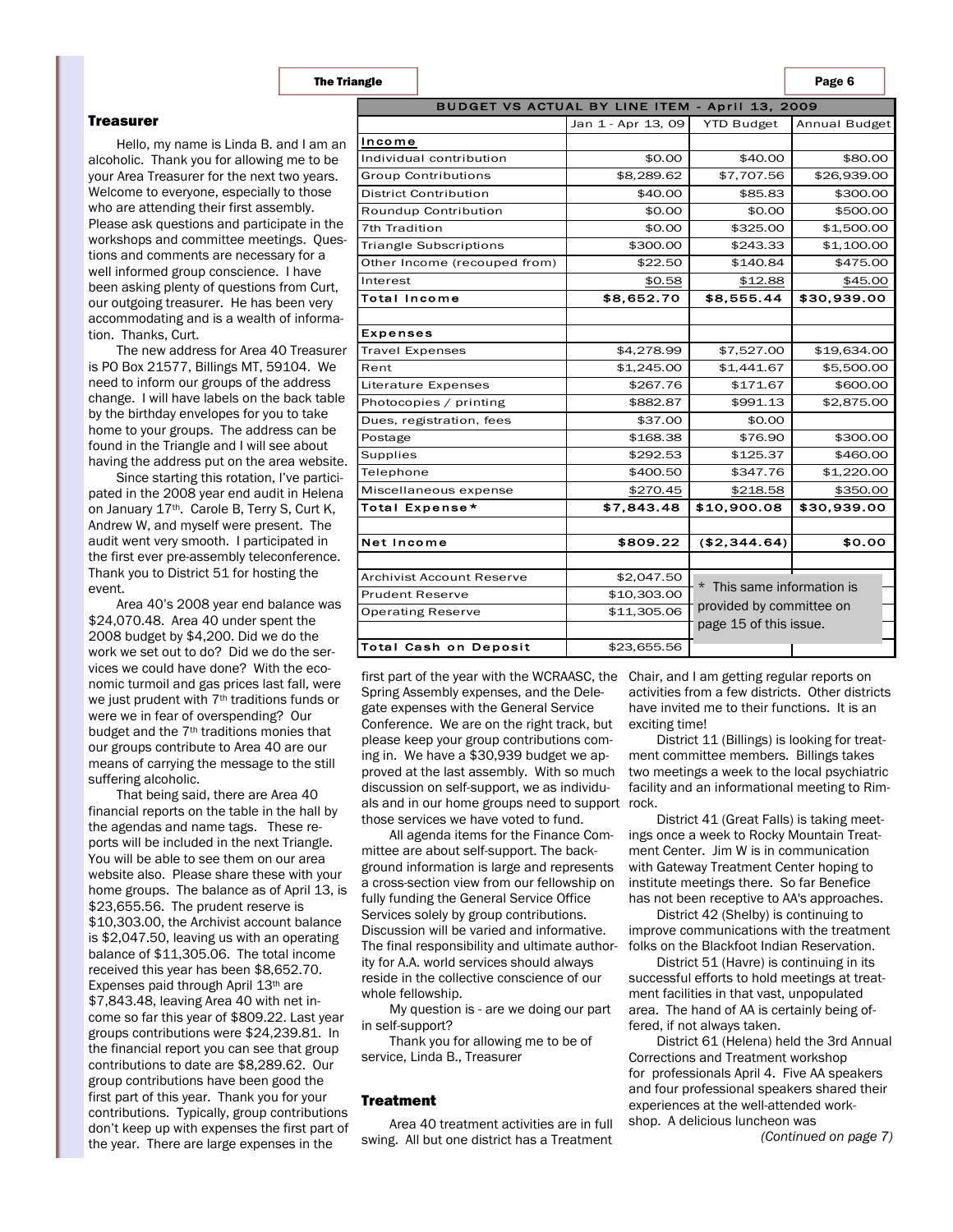served. Helena also takes meetings into MCDC the 2nd and 5th Saturdays of the month and members attended a Trainers training.

District 71 (Butte/Anaconda) held a pre-assembly April 5 at Boulder Hot Springs. Folks from Great Falls, Bozeman, Missoula, Helena, Anaconda and Butte attended. A delightful lunch was served. Butte was also represented at the MCDC Trainers training and is responsible to take meetings in the 3rd Saturday of the month.

District 72 (Bozeman) takes meetings into MCDC the 1st Saturday of the month and members attended the Trainers training.

District 81 (Missoula) takes meetings into Teen Recovery Center and the Providence Center twice a month each. Groups rotate that responsibility. A training for people interested in taking meetings into Teen Recovery was held in March. Also in March, Joseph became a local trainer for MCDC. Missoula will now take a meeting into the Butte facility the fourth Saturday of every month. Helena will help until Missoula becomes established.

 District 91 (Kalispell) is very active with Pathways, Alternative Youth Treatment Center, and Wilderness Treatment Center meetings covered by the Whitefish, Flathead Valley Serenity, Canyon, By the Book, and Columbia Falls groups. Many thanks to all of you who make that happen. Ted, like all of us, is getting his feet under him and is working on Watch West and MCDC.

As for my activities: I was invited to both the pre-assembly tele-conference, hosted in Missoula by Dan K, DCM, and the pre-assembly at Bolder Hot Springs hosted by District 71. The fellowship in the hot springs was a great ending to a very nice day. I also attended the MCDC Trainers training, therefore I am prepared to train anyone who would like to go into MCDC, and get you in contact with the appropriate chair. I would like to thank Rob R, the MCDC liaison for his help. I was also invited to District 61's Corrections and Treatment workshop. It was interesting to hear about us from different perspectives. Lastly I have assembled a list of all treatment chairs in the state. If you want one, let me know and I'll see that you get one.

YIL&S, Paula H. Treatment Chair

#### 1-888-607-2000 Report

The Area 40 1-888 number has given rise to many challenges in our Area. Some of these have been technical in nature; some have been along the lines of coordination and organization; but none of these

*(Treatment continued from page 6)* compare to the opportunity this has given us to grow in Unity. My second sponsor always started his sharing in a first step meeting with the same statement; the first word of the first step is "We". The spiritual significance of this tiny, two letter words continues to amaze me. I question if I will ever fully grasp and comprehend its full significances.

> Now on to the numbers. In the fall of 2006 an ad-hoc committee was formed to look into the possibility and feasibility of implementing a

statewide number. That study used the four largest districts in our area (Billings-District 11, Missoula-District 81, Helena-District 61, Bozeman-District 72) to come up with some numbers on call counts and the overall cost to these districts for their answering service. The table here represents the current "Statewide" call counts for the first quarter of 2009, the counts reported by the ad-hoc committee for the last quarter of 2006 and the

savings by implementing the statewide service

There have been three reported complaints in the first quarter of 2009. These have been due to people calling and getting put on hold, (elevator music), or not getting connected to an operator at all.

Things that still need to be addressed to improve the service are:

- 1. If you become aware of a problem with the service please note the following;
	- a. What time the problem occurred
	- b. What the date was that it occurred
	- c. A brief explanation of what the problem was
	- d. Contact Debra Rogers, General Manager of AnswerNet Montana at;

| Tel:  | 1-406-238-4607 |
|-------|----------------|
|       | 1-800-264-2338 |
| efax. | 1-800-230-9871 |

- fax: 1-406-248-9371
- email: debra.rogers@answernet.com
- e. Please contact the Area 40 PI chair at
- pi@aa-montana.org or use the contact information on Page 14
- 2. The DCM's, and any District Answering service chairs that have requested a copy, receive a spreadsheet every month with the amount each District owes. The spreadsheet contains pages for all the

months dating back to the end of 2008. If you have not paid a previous month's bill, you need to go to that page to see what you owe for that month and also pay that amount. The last month is not a running total but just what you owe for that month. Mail your payments to:

#### AnswerNet 735 Grand Ave. Billings, MT 59102 *Please remember to note what District the payment is for on your check!*

| Month                                | Calls    | <b>Minutes</b> | Patch | Cost       |
|--------------------------------------|----------|----------------|-------|------------|
|                                      |          |                | es    |            |
| January                              | 152      | 304            | 12    | \$190.50   |
| February                             | 779      | 350            | 16    | \$152.00   |
| March                                | 664      | 285            | 17    | \$175.00   |
| <b>Base Cost</b><br>(\$55 per month) |          |                |       | \$165.00   |
| <b>Totals thru March</b><br>2009     | 1595     | 939            | 45    | \$682.50   |
| 4 <sup>th</sup> Quarter 2006         | $3.962*$ | 4.375          | $52*$ | \$1,959.00 |
| Savings                              |          |                |       | \$1,276.50 |

*\*The number of hits on the Area Website for meeting information has consistently gone up since the 4th quarter of 2006 which may explain the reason for the decrease in call volume. What has stayed relatively the same however is the number of patch calls (someone being connected to an alcoholic) yet the price has been reduced and the coverage increased from four districts to all fourteen.* 

> 3*.*The last thing, and the most important, is that all of the Districts are responsible for keeping their contact information up to date. This is one of the benefits of the service. In communications with Answer-Net the Area Web Master and I discovered that they were using paper lists, and some of them have not been updated in as much as four years. The updates are accomplished by each District's Answering Service chair going to a secured area on the Area 40 website to enter the contact names they have gathered on the paper form, (also available for download from the area website), they have circulated throughout their district. If you have not already done so please contact our Area 40 webmaster Alex M. webmaster@aa-montana.org for access to this secured site. Remember that your district gets billed .50 cents a minute so it behooves you to train your contacts to get the number of the caller and call them back to save your district from getting charged excessive amounts!

Thank You for listening to me, and letting me be a part of the "We"! Are there any questions?

Tim M., Area PI Chair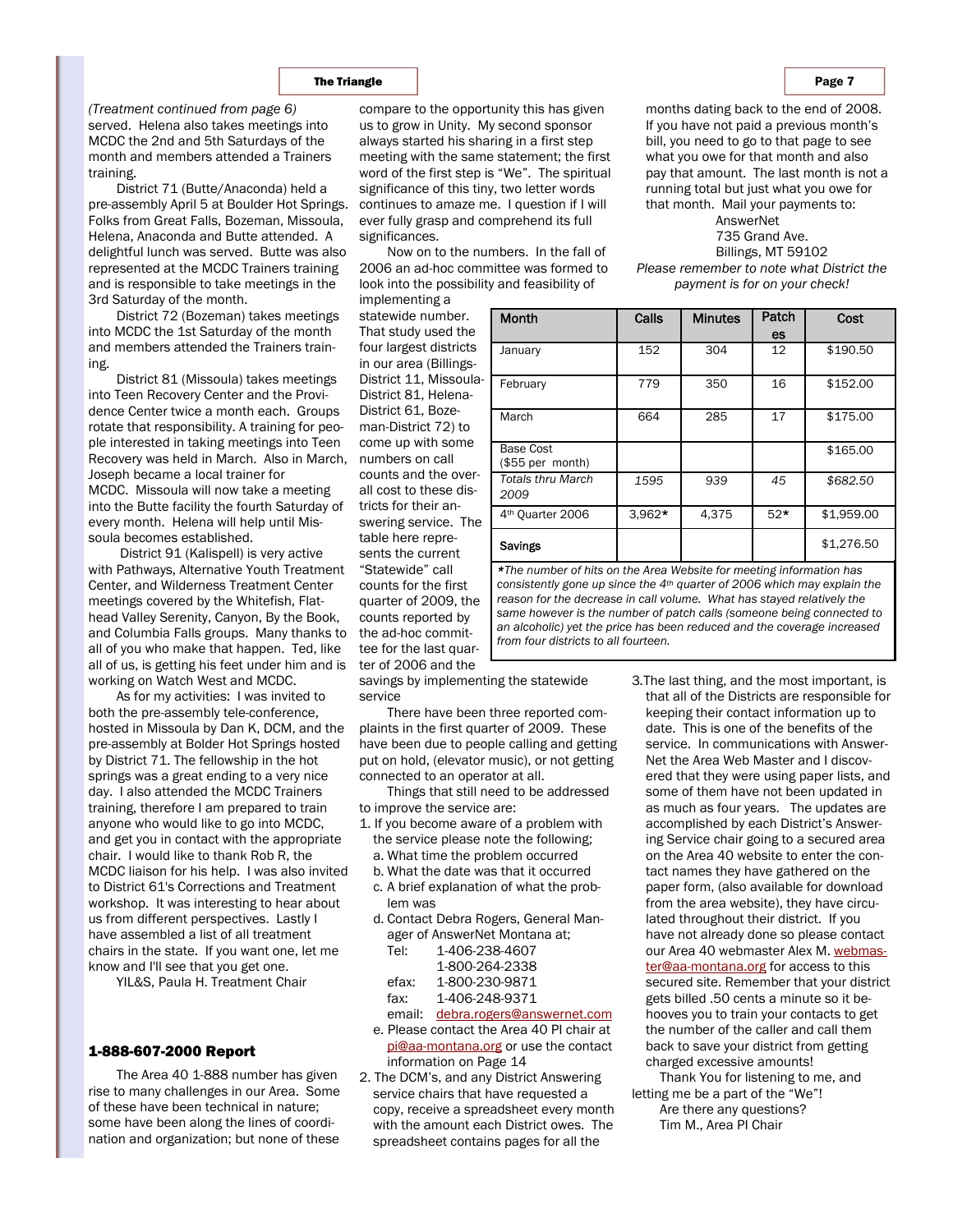# DISTRICT REPORTS

#### District 11

January 2009 District 11 began its new rotation period with a full compliment of new incoming district representatives except for the District Secretary, who had been the previous District 11 Secretary. District 11 hosted a GSR school workshop in conjunction with District 12 in January to provide a forum and broad overview of the AA Service Structure for incoming GSR's, district service members and guests. The event was well attended and representative of the AA community in the two districts. The event was co-chaired by Carole B., current Area 40 delegate, and Scott W., past Area 40 delegate. Hand-outs regarding the AA service structure were provided.

Currently the PI/CPC committee has had the opportunity to present several informational events in the local community and an area hospital. These events were well attended. The PI/CPC committee is also seeking volunteers to assemble a list of local hotels to place AA pamphlets and meeting schedules for the surrounding areas.

During the last election District 11 created a new district liaison position to assist with the integration of the new tollfree hotline and ensure active phone contact lists are maintained and updated. Since this is a new position in the district, it was felt that there was a need to develop a job description to ensure continuity and success. District 11 has assumed the financial responsibility to the district's portion of the toll free hotline service from South Central Montana Inter-Group and made arrangements to reimburse them for previous expenses encumbered for our district. This item represents approximately \$1,200 of additional expenditure to the district's operating budget in addition to maintaining the current expenses for the service.

The Corrections Committee is working to ensure literature is made available to the local prison and city jail institutions. Currently several local groups are committed to taking meetings to both the men's and women's facilities and attendance and participation are good.

The Treatment Facility Committee ensures meetings are conducted twice a week at the psych center from the local group pool. The groups are selected from the hat each month for the upcoming month, thus ensuring rotation and diversity within the AA community.

The Archives Committee is actively scheduling and conducting interviews with AA members with 20 years sobriety or more

in order to capture their story of recovery on in that order. magnetic media as well as an opportunity to get other relevant historical information about AA in our district.

The Al-Anon Committee has established a local telephone number for the district and is also assembling a mailing to local church professionals for information regarding the Alanon Family Groups (AFG).

The Grapevine Committee is encouraging support throughout the district for participation in our meeting in print and access to the digital archives. Groups have been given registration and subscription information forms.

Billings will be hosting the 2010 Spring Roundup, May 14-16, 2010 at the Crowne Plaza.

Currently District 11 is self supporting, although there has been a slight decrease in group contributions It is felt this is not unusual and we believe as we continue to provide additional opportunity to serve and carry the message the needed financial contributions will be present to ensure our financial obligations and commitments are met.

District 11 has seen a renewed spirit of participation to ensure our singleness of purpose. Meeting attendance throughout the district is increasing with only a few groups reporting decreased attendance.

Respectfully submitted, Colby D., DCM District 11

# District 12

Greetings Area 40, my name is Nick D. and I'm an Alcoholic and the D.C.M. from District 12.

Currently we have 10 groups in District 12: Absarokee Group, Absarokee; Clark Fork Group, Fromberg; Harlowton Group, Harlowton; Hays Group, Absarokee; Joliet Group, Joliet; Laurel Home Group, Laurel; No Name Group, Columbus; Now Group, Big Timber; Rock Creek Group, Red Lodge; Stillwater Group, Columbus.

 Of the 10 groups 7 are active in our district. There are 32 meetings a week held in District 12. We hold our district meeting on the third Sunday of odd months at 4 pm at the Little Stone Church located at 205 E. 4th St. in Columbus.

 Already this year, Districts 11 and 12 together put on a G.S.R. school in January that was well attended by both Districts. Thanks to Scott W. and Carole B. for presenting a very informative workshop, and to Colby D. for hosting this event. We also had a 800 number workshop at our March district meeting followed by a pot luck. That was also well attended and presented by Carole B., as Tim M. had a scheduling conflict--something about his wife, an anniversary and some reservation, but not exactly

 We hold two events a year to help raise funds for District 12. The first is the Mid Winter Social that was held on February 21 in Joliet. We had a great turn out for good food, fun and fellowship. We were fortunate to have Teresa and Curt K. from Helena as our speakers. I would like to thank them and everyone who attended and helped make this event a success. Our other event for the year is the Fireman's Point camp out on the Stillwater River. That is tentatively scheduled for August 8th and 9th. We will be having Carole B. give her Delegate report and a pot luck followed by a campfire meeting on Saturday night. Please come join us for fishing, rafting, fun and fellowship. We will have the Fireman's Point flyers available soon on the Area 40 web site, www.aamontana.com.

 In closing I would like to thank District 12 and Area 40 for allowing me to serve in this rotation. I'm looking forward to seeing all of my friends and making many new friends, as I owe everything to you, the fellowship of Alcoholics Anonymous, strong sponsorship and the grace of GOD!

In service , Nick D., DCM District 12

## District 23

Regards from the Sunrise District. I'm Mike M. and I am alcoholic. This is my first report as DCM. The past seven months have seen the District's groups remain steady: the Savage, MT Big Book Discovery Group; the Life Again Group in Glendive; the Welcome Home and the Monday Noon Groups in Sidney.

Glendive meetings are three days a week, with the Saturday evening meeting recently becoming a "candlelight" meeting.

Sidney's groups meet four days of the week between them, and continue to be stable with good growth in the numbers of attendance. Tuesdays and Sundays continue to be the most well attended meetings. Sidney is getting a few newcomers and some others who have been "out again", and have fortunately made it back. It has also been encouraging to see more motivated young people show up.

The Savage group is holding its own. Many people are traveling from Sidney to support that group and read from the Big Book every Wednesday.

We have had several District 23 Gettogethers at the Savage Community Center in Savage, MAT which has included Open Meetings, Potlucks, and Karaoke, which seems to be a draw for the younger folks. I would like especially to thank Tim A. for his DJ duties at these Get-togethers. Once in a while, we also throw in a District meeting. *(Continued on page 9)*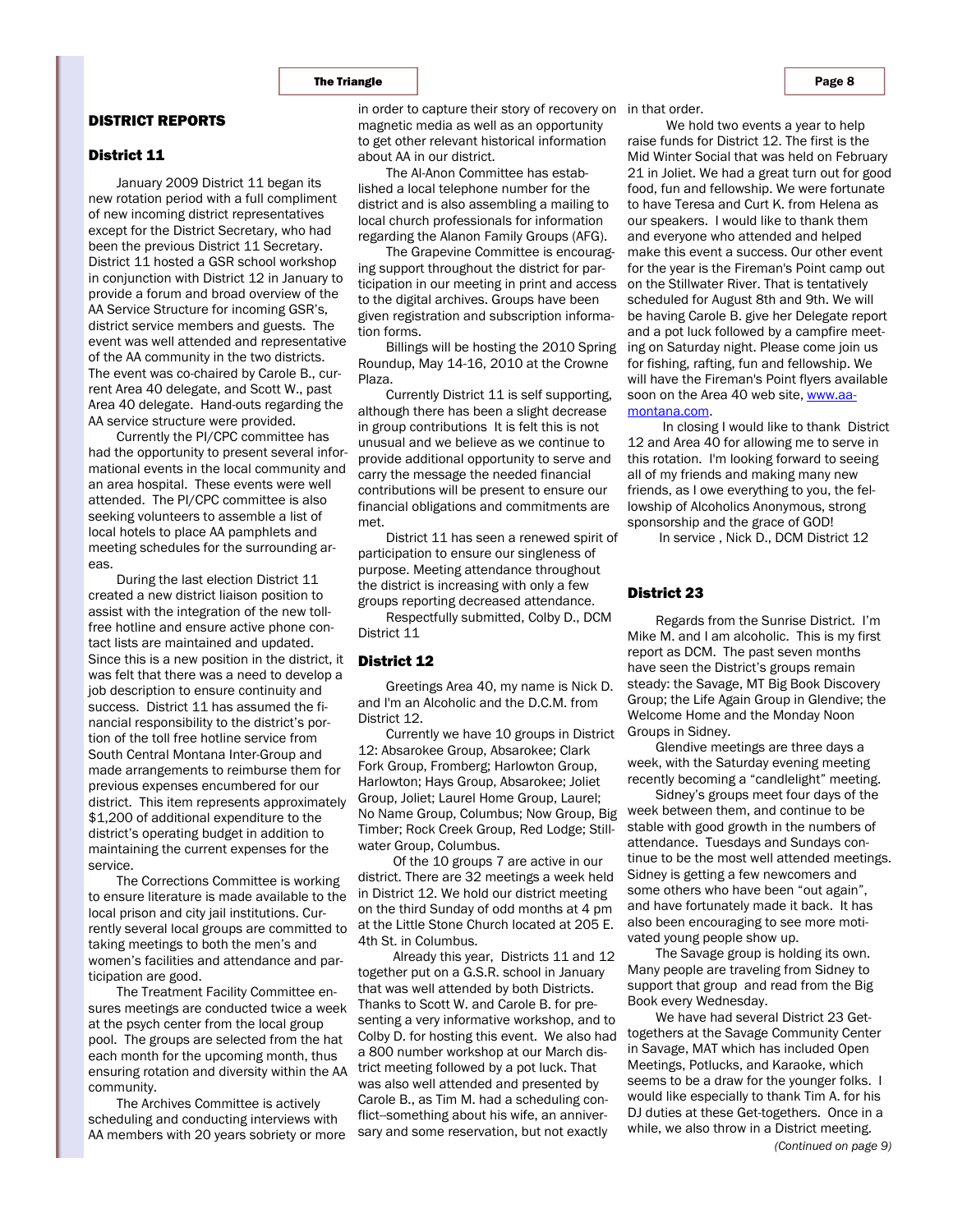Keep your eyes posted on the Area 40 website for upcoming events, as folks from North of Savage and North Dakota seem to be regular attendees. *(District 23 Continued from page 8)* 

Service work is being done on the home front by some of our newcomers, but, unfortunately, life is making it hard for them to come to the Assembly, so hopefully I will see first ever Teleconferenced Pre-Assembly them at the next one.

I would like to thank District 23 for allowing me to serve. I truly enjoy seeing old friends, making new ones, and the passion of AA I see at the assemblies. It helps my recovery immensely. Thanks You so much.

Respectfully Submitted, In Fellowship, Mike M., DCM District 23

#### District 31

District 31 has a total of 24 meetings in the six towns. Attendance is variable but usually good and groups welcome visitors with open arms. There are meeting cards on the back table for our district.

A meeting has been started at the Miles City "halfway house" and is being well supported by the local groups.

Currently we have a camp out planned for the first weekend in June. It will be at the Far West Campground and Boat Launch on the Yellowstone River at Rosebud sponsored by the Forsyth groups and District 31.

Everyone is welcome to attend. There will also be a district meeting that weekend.

Thank you and God bless you all. Respectfully submitted, Jim G., DCM District 31

# District 41

I'm Lee, alcoholic and DCM for District 41, Area 40. At this time, we hold District meetings in Great Falls, MT.

I am very grateful to serve as this rotation's District Committee Member. While this group of committee members is mixed with enthusiastic first time chairpersons it is also fortunate enough to have members who have served in other capacities at the District and Area levels. I have noticed this group is also supported by past chair members through facilitating helpful, knowledge concerning past actions. When I stepped up to serve I wanted to give back some of the benefits gained through unity and service. I am finding that I *continue* to benefit through this new line-up.

There are over 70 meetings a week with about two-dozen groups to choose from. A few of our long standing groups have closed their doors but new ones have opened as members moved to different, stronger groups. Some of these groups have added additional meeting times to our schedule and allow AA to grow.

So far in this rotation we have participated in the West Central Regional Alcoholics Anonymous Conference in Casper, WY, and a Pre-Assembly in Boulder Hot Springs, MT. Our past DCM, Mary S., has taken a position as the Area Corrections Chair. She gave a great presentation at the Boulder Pre-Assembly, as well as a report for our (hosted by District 51). As fortune would work things out our District is on her committee. Very strong interest in this part of the service committees by our District Chairs, as well as past members, will certainly allow us to bring some strong cards to the Area Committee Table, and strengthen our endeavors.

We have increasing interest by several new to District participation groups with GSR's showing up at the District meetings. Some of these members join us this weekend with interest and support at the Area level. As anyone in any District knows, this is a chance to get to know your counterparts in other Districts and to continue to feel a part of the whole of AA. I trust that new relationships started here, within this structure, will allow us all to grow in the fellowship, and make this rotation one of great service to Area 40.

We will keep you informed about our upcoming Unity Campout.

Thank you, Lee T., District 41 DCM

#### District 42

Good morning. We are still holding meetings in Browning, Chester, Choteau, Conrad, Cut Bank, East Glacier, Shelby, and Valier. The meetings are on the Area 40 website. District meets every 3rd Sunday.

The Lake Francis Roundup is scheduled for the weekend of July 24, 25, and 26.

We are still taking meetings into the CCA Prison in Shelby. It seems that our meetings are growing a little.

Please come and visit us if you get up that way. You can also check out the new wind farm between Shelby and Cut Bank.

In service, Gerald L., District 42 DCM

#### District 51

District 51 has eight active groups, two inactive groups, and a couple of meetings held that are not connected to a group. One of the inactive groups has moved its time, day, and location to try to get started again; the other inactive group has decided to not be affiliated with AA. Four of the active groups have GSRs, three of whom are active in District. There are two daily meetings and on any given day a third

meeting is held somewhere. On Sunday the other meeting option is a jail meeting which requires prior approval. We have two speaker meetings a month; both groups are always looking for people willing to share their story of recovery. If you will be in the Havre vicinity on the third Sunday or on the last Friday night of the month, and are willing to speak, let us know.

All Committee Chairs and Service positions are filled and at least one committee actually has committee members! Our new CPC Chair plans to hold a first-ever or first annual CPC luncheon during the fall Havre AA mini-conference. The mini-conference dates are September 25-27. Our Grapevine Chair is sponsoring her sponsees into service by having them distribute old copies of the Grapevine. We have not had a Treatment Chair for at least two rotations, our new Treatment Chair is communicating with the two treatment centers located within District 51 on how AA can be of service to them. We have a tremendous PI Chair. All Committee Chairs have a heart for AA and are actively pursuing our 5<sup>th</sup> Tradition.

District 51 supports the toll-free AREAwide hotline and has disconnected our local number and cell phone. This has resulted in a huge reduction in our monthly phone bill, thereby freeing up significant District funds to pursue other avenues to reach the still suffering alcoholic. This is why we can sponsor a luncheon for community professionals this fall.

For the first time in remembered history, District 51 sent their DCM to a Regional Service Conference. For that I thank them; it was a tremendous learning experience. And I thank Terry for asking me to give the report on the WCRAASC on Sunday of this Assembly.

District 51 held its first GSR school in February. It was well attended, and all in attendance learned something. The school was conducted by Joe H. from District 41.

We have moved our District Meeting site and time. Food being a bringer of people, we now hold our District meeting prior to the monthly pot-luck and speaker meeting held at the Alano Club on the third Sunday. Attendance has picked up. In May we will start to have someone share on a concept at our meetings.

District 51 also hosted the first-ever, first annual pre-assembly teleconference. Six of the fourteen Districts within our Area participated. All Area Chairs were able to share on their agenda items, there was time for questions and discussion, and the feedback was very positive. We have not received the bill from the teleconference company so we do not know the cost to our District yet; two Districts sent in 7th Tradition to help defray the cost. We would con- *(Continued on page 10)*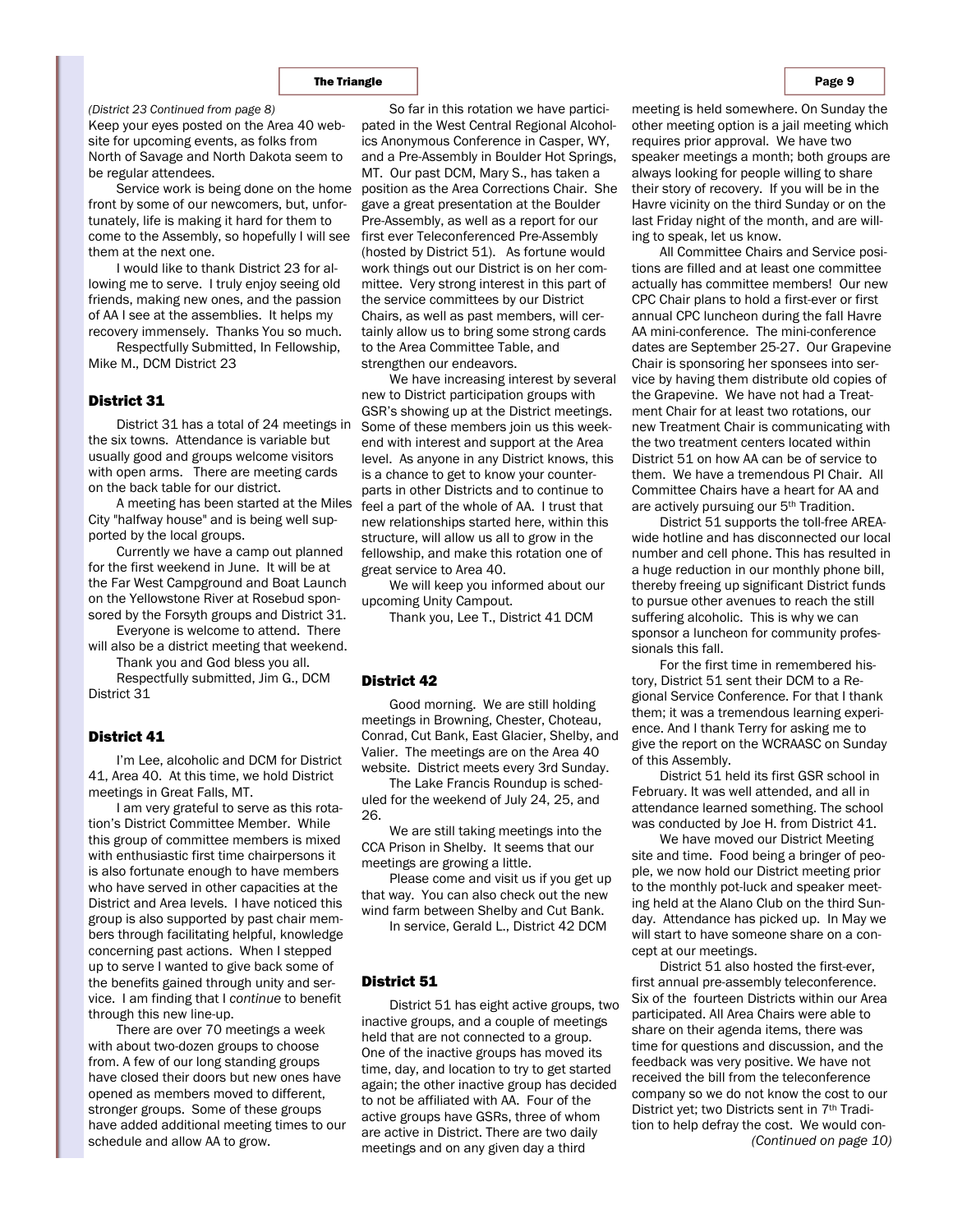sider hosting a teleconference preassembly again due to the reduction in travel expense, especially for the outlying groups and rural Districts. *(Distrtic 51 continued from page 9)* holics as well as the professionals – we

Within our District, upcoming events include four camp-outs, held in June, July, August, and September. Be sure to watch the Triangle and the AREA website for those dates and locations. Last year we had visitors come from Colorado who learned of our party in the Grapevine. We have our Delegate, Carole, scheduled to visit us in October, and the mini-conference in September.

I believe we are a close-knit District. All groups have members who are active in the stood in witness to the fact that this proevents held in the District. I am proud to service District 51 as their DCM.

Yours in service, BillJo D., DCM District 51

#### District 61

I had the privilege and good luck in rotating in as DCM of a vital, lively district which was doing well when I got here, thanks to the untiring work of Tim M., my predecessor. The District has more than 100 regular meetings per week, with a lively rate of new meetings springing up as older meetings have quietly disappeared. There is healthy experimentation with new and different meetings: women's meetings, step and big book study meetings, and speaker meetings.

There are 27 or 28 groups which could send GSR's to District every month; in the past, 14 or 15 GSR's at a district meeting was considered a good turnout. At our last meeting, we had 22 GSR's in attendance and participating, as well as a healthy number of folks who just came for the entertainment.

Our 53rd annual Attitude of Gratitude last fall actually ran in the black without charging a registration fee; a committee is forming and plans are already underway to make this fall's event a success. We cohosted both telephone conference and live, face to face Pre-assemblies in early April. The turnout was excellent, and I believe that ment facilities. AA meetings are held at the District 61 GSR's are as well-prepared for this Assembly as possible.

The District has strong connections with both the treatment system and with corrections. We are taking regular meetings into all three county jails, as well as the youth facility in Boulder, the Meth treatment facility also in Boulder, MCDC, the WATCh program, and Helena PreRelease center. On April 4th, we hosted our third Annual Treatment and Corrections workshop in Helena, with 110 professionals and alcoholics in attendance. This workshop had a profound affect on both the attending alco-

really believe that this effort bridges a gap between the professionals who get an opportunity to see that the police officers, prosecutors, judges, prison administrators, treatment professionals and probation and parole officers are a vibrant, caring and integral part of recovery.

A signal event at the workshop occurred when successful graduates of the WATCh program were asked to stand. District Judge Dorothy McCarter, who sentences alcoholic felony DUI offenders to WATCh every week, was visibly moved by the number of sober men and women who gram works.

It is a privilege to be a part of the great bunch of recovering women and men who serve the communities of Helena, Boulder, Townsend, Lincoln and White Sulfur Springs. Alcoholism is a family disease; recovery is a community asset.

In Service, Tom D., DCM District 61

### District 71

My name is Kevin M. and I am the new DCM for District 71. We are blessed to have many correctional and treatment facilities to bring AA meetings to and, hopefully, "*plant the seed*". Being a DCM has been a great way to give back to AA and help other alcoholics in the way that AA has helped all of us when we walked into our first meeting.

Our district is located in southwest Montana and covers a large area. There are AA meetings in Anaconda, Butte, Deer Lodge, Drummond, Dillon, and many other small towns. There are 25 registered groups with a total of 83 registered meetings a week in our district. We hold our district meetings in Butte on the 2<sup>nd</sup> Wednesday of every month at St. Anne's School at 8:10 p.m. Usually, around 15 people attend and we have all of our service positions filled.

I am grateful to be able to help carry the message into correctional and treat-Warm Springs, WATCh West and S.T.A.R.T. (which are located on the Warm Springs campus), the Butte jail, Montana Chemical Dependency Center (MCDC) which is in Butte, and the Montana State Prison (MSP). Weekly AA meetings include: a Warm Springs meeting on Tuesday at 6 pm; a WATCh program meeting at 7pm on Friday; Saturday mornings at the S.T.A.R.T. program at 9:45. Usually about 5-10 people attend. There are AA meetings at the Butte Silver Bow jail on Thursday from 7-9 pm. Every Saturday at 1 o'clock there are two meetings at MSP, one on the high-side and one on the low-side. Lastly, MCDC has AA

meetings every Saturday from 6 to approximately 7:30. Monthly AA meetings include: a Bridging the Gap meeting at the WATCh program on the 3rd Wednesday at 7 pm; a speaker meeting on the 3rd Thursday at 2:30 pm; a Bridging the Gap meeting on the 3rd Sunday of every month at 7:15 pm at MCDC. Our district and District 61 hold a meeting on the first Saturday of every month at the prison. District 71 is a very active district that is devoted to service work. Therefore, at times things can get hectic, but somehow we always end up getting done what needs to be done.

On January 31st we held an AA professional luncheon in Butte at the War Bonnet Inn from 10 am – 2pm. We had 5 professional speakers that spoke about alcoholism in the field and what AA did for them. At the end there was a question and answer session that went well. Hopefully, every year we can get more professionals educated about Alcoholics Anonymous so that the still suffering alcoholic can find an easier path into AA. We had a great literature display that helped explain AA as a whole and I would like to thank Terry S., Peg H., and Teresa S. for helping make this luncheon a success.

On February 21st we hosted AA Day at St. Anne's Church Hall that went from 1 pm – 11 pm. Scott W. (past delegate) drove all the way over from Billings and gave an excellent GSR Workshop presentation. Thank you, Scott. There was a fantastic potluck that included K.O.A. chicken and barbequed ribs. Also, 25 people from the Connections-Corrections program (CCP) attended. They helped support the event by bringing two huge beautiful cakes. Also, there was an open AA meeting followed by a dance with a live band. All in all, it was a fund day with lots of sharing.

On February 28th we hosted a mandatory orientation to train AA servants on MCDC guidelines to, in turn, familiarize volunteers who are interested in attending AA meetings within the facility with these guidelines. MCDC will no longer have anything to do with hosting orientations; we will be responsible for this. There was a broad range of topics covered that included do's and don'ts, acceptable behavior and dress, appropriate discussion during AA meetings, and how to handle violations of signed policies. About 25 from District 41, 61, 72, and 71 attended.

And last, but not least, on April 5th our district, with the help of District 61, hosted a pre-assembly at Boulder Hot Springs from 12 to 4 pm. We had a pretty good turnout; I think about 35 people showed up and the weather couldn't have been any nicer. There was a ton of fabulous food, coffee, and ice cold water to tide us over and I

*(Continued on page 11)*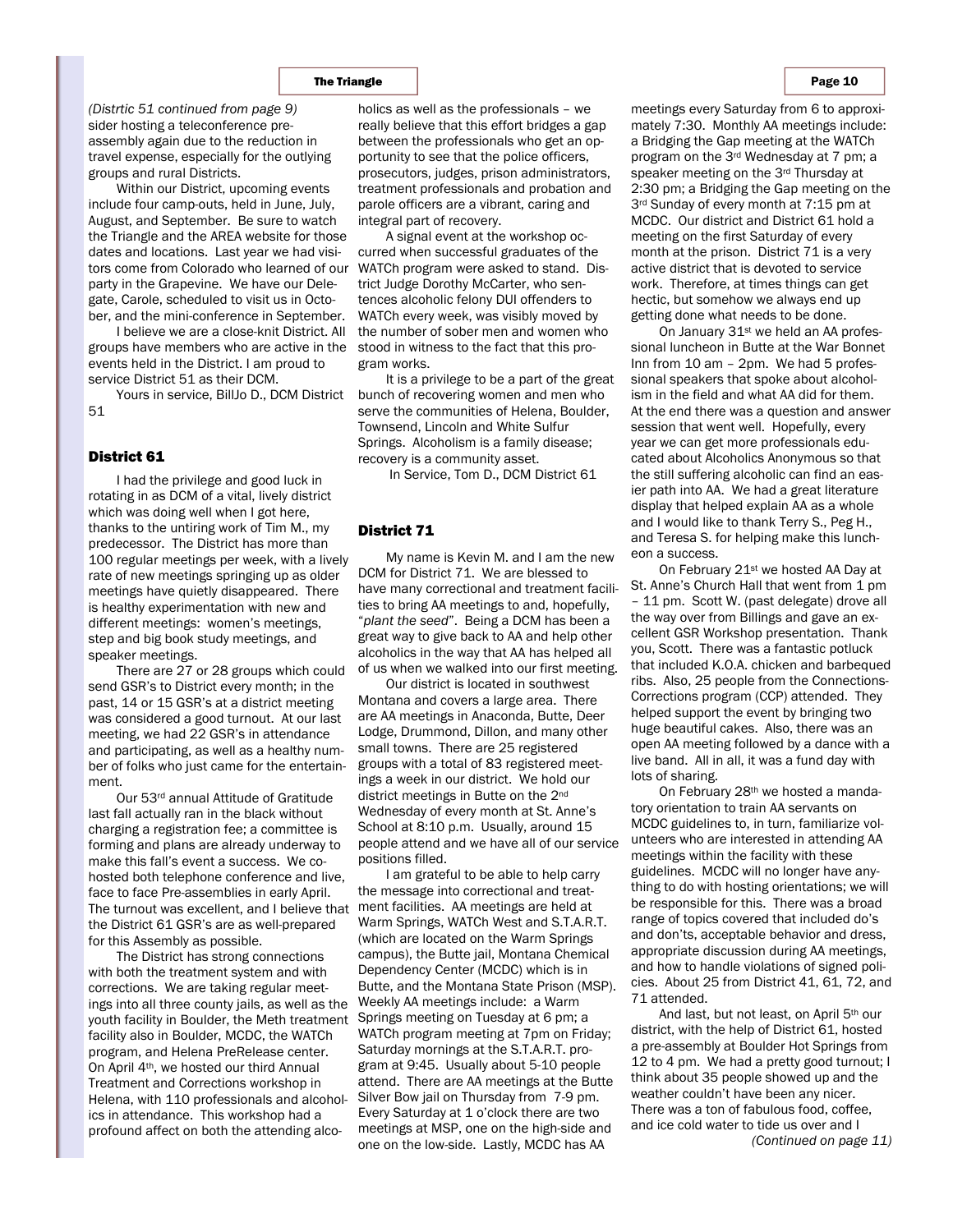think we managed to get everything covered that we will be discussing this weekend. Lastly, I would like to thank Peg H. for all the wonderful baked goods, District 61 for help in making this a success, and to all the Area 40 chairs who showed up.

To sum things up, Tom S. (District Secretary), Peg H. (Alt. DCM) and I plan on attending most of the groups in our district to enlighten them about District 71 and to gain knowledge of how their groups function. Also, we plan on having a District Day sometime this summer at Washoe Park, hopefully a campout.

In service, Kevin M., District 71 DCM

#### District 72

Quite a few new faces at District Meetings – rotation has brought in new GSRs, and some GSRs rotating into chair positions. I am happy to be rotating back into being involved at the District level.

District 72 ranges from West Yellowstone to the South, North to Wilsall, and West to Virginia City, East to Livingston. We have 89 meetings currently, in 13 towns.

So far this year, we were snowed out for out our December meeting, so had a catch up meeting in January with reports from our outgoing trusted servants, and a GSR School by Lori F. for incoming GSRs.

In February, four of us from District 72 attended the West Central Regional Service Conference in Casper; I found it quite helpful in reporting back to my District in an informed way. I am planning on attending the 2009 Regional Forum in Minnesota. When I reported back that the 2010 Regional Forum topic is "Carrying the Message to the Native American Community", that generated interest among our Native membership regarding participating in that Forum in some way.

We also had a number of District 72 members attend the Preconference Assembly meeting in Boulder, and again, I found that helpful in getting clarity on some of the more involved issues.

We have had very strong District attendance from our new GSRs- the enthusiasm is palpable, and it's been great to see such enthusiasm from new recruits. Also, our district chairs are keeping busy – we have busy treatment and institutions chairs, keeping meetings going into the jails, taking a meeting to pre-release group in Bozeman, and making trips to Butte and Deer Lodge to support those meetings. We have heavy attendance from WATCh program folks. Our Young People's meeting is thriving, which is good. We had a semester lapse in meetings at MSU due to a SNAFU in room reservations, but we now have a room reserved for

(District 71 continued from page 10) be the next year, so we are set to resume M/W/ us all growing. And there is so much variety cause we have a lot of members in school or healthy. The fellowship of District 81 is a F meetings on campus, which is great, beworking at MSU.

> now, and am grateful to my employer who is hoped for! I've started visiting our 89 meetings letting me flex my schedule to go visit the distant meetings in our area.

We have a variety of upcoming events. Our Alano Club hosts quite a few events by groups, and our Young People's meeting is into its third year of having quarterly bonfire speaker meetings, which have had good attendance, even in the dead of winter. The next one is on May 2nd; Livingston is having a Traditions Workshop on May 16th; Carole is coming to give her Delegates report in June; the Pony Meeting has their annual picnic, I believe in July.

October 2-4, Friday, Saturday and Sunday is the Fall Roundup - Best Western Grantree Hotel - Bozeman

Yours in Service, Jennifer W., DCM District 72

### District 81

Greetings fellow Area 40 AA's, I'm Dan K. and I'm an alcoholic. I'm privileged and honored to be the DCM of District 81 and my home is in Missoula. Our district stretches west to Haugen and Thompson Falls, north to Polson, east to Seeley Lake and south to Missoula. We currently have 34 active groups on our schedule. There are 90 meeting opportunities per week on that schedule with 53 in Missoula and 37 in the outlying areas.

District 81 AA participation is awesome! We are blessed to have incredible enthusiasm both in meeting attendance and willingness to be of service. At a Sunday morning speaker meeting in Missoula, attendance averages 100 or more consistently. At the High Noon Group it's often times difficult to find a seat. The 8:00am Sunrise Group quite often numbers 80 or more. The Silvertip Group has had to expand to using two rooms instead of one. We've had many new groups continue to grow and old ones go through many great changes. The Missoula Group has had to share their meeting place space with a daytime homeless shelter and they have risen to that challenge very well. There isn't time to mention all our groups so I'll just say that we are very grateful to have such wonderful groups in District 81!

The fellowship of AA members in District 81 is also awesome! The AA family in our area is as diverse, loving, helpful and connected. We have a tremendous number of young people in our fellowship that help to keep us fresh and vibrant and we have lots of long term sobriety that helps to keep in between that our AA family is very shining example of one alcoholic helping another just as Bill W. and Dr. Bob had

I want to extend a very personal thank you to all the members of our District 81 fellowship who have given their time and energy to being of service to AA. Without you we could not stay glued together like we do. Service includes so many different things: meeting openers, coffee makers, group officers, GSR's, district chairs, individual sponsors, correction meeting sponsors, etc. You are so appreciated for all you do, thanks!

Since taking over as DCM we've been very busy in our district. Mike R., District 81 alternate DCM and I have been visiting the groups at a rate of three to four a month. At that rate we should get to all the groups at least twice in our rotation. I attended the West Central Regional Conference February 27-March 1 in Casper, Wy. and had a great time there. It was an experience I would repeat if I get the opportunity. It was especially nice to hang out with our Montana delegation that weekend.

Paula H. and I sat in on the preassembly teleconference on March 21 and enjoyed that experience. We had a cooperative District 93 and District 81 PI/GSR workshop in Lolo on March 28th. Our Area 40 PI chair Tim M. and our past Area 40 Delegate Mark S. were kind enough to do presentations at that workshop. It was a lot of fun and very informative, thank you both very much.

I am on the Spring 2009 Roundup committee and we have been very busy getting ready to have a great event for all of you April 24-26 in Missoula. I hope you are planning on attending and there are lots of registration forms and newcomer scholarship fliers on the back table for you to take with you. We are looking forward to our Area 40 Delegate Carole B. coming to Missoula on May 17 for our district meeting to give her Delegate's report after her return from New York. We are also planning our Annual Founder's Day Picnic for June 13 at Franklin Park in Missoula. We have a speaker/ discussion panel before the picnic and a youngster/oldster softball game as a tradition. We've learned it's no fun if you don't have fun.

I'm grateful to be of service, happy trudging and God bless you all! Dan K., DCM District 81

### District 91

Greetings to all from District 91 in beautiful northwest Montana. Our district *(Continued on page 12)*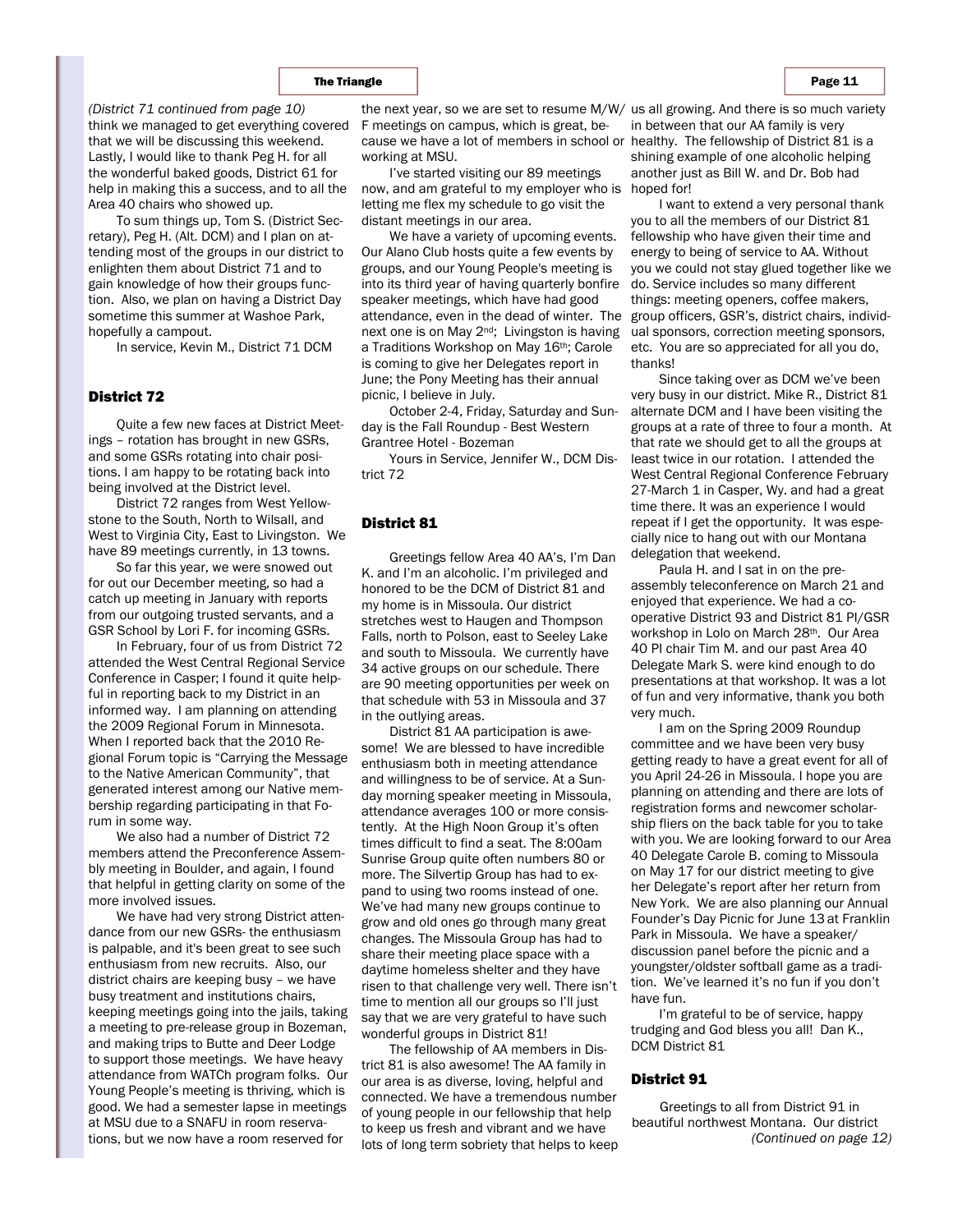covers the Tobacco and Flathead Valleys from Eureka on the Canadian border to Elmo on Flathead Lake. We are sober and well and excited to be thawing from a long winter. AA is thriving in our neck of the woods, and I feel privileged and honored to be a part of that. *(District 91 continued from page 11)* 

There are approximately 21 registered groups in our area with 10 of these groups regularly attending our District meetings. These meetings are held on the 4th Sunday of every month at 3 PM. The location varies throughout the valley with different groups hosting each month.

The district meetings are chaired by the alternate DCM and include reports from each GSR, committee members, DCM and alternate DCM. We also include the concepts in each meeting. The short form of the concepts is read along with the steps, and the concept of the month is elaborated upon by a volunteer each month. I know that I have learned a lot from this process.

Our District voted to assist groups with financial need to send GSR's to Assembly this spring. My alternate DCM Sam B. contacted groups that weren't regularly at the District meetings and informed them of this opportunity. Unfortunately, we were only asked to assist 2 groups. I'm pleased we could help them, wish it were more. One of the many goals I have as DCM is to spread the joy of general service involvement and to increase participation at District and Area from our district's members. We'll keep working on it.

Our Delegate Carole B. will give her report to our district July 26. Time and location to be finalized soon. Stop by if you're in the neighborhood.

Our District's Into Action event in February was a great success. Great speakers (Donna H. and Chuck B.) great workshops and great potluck were enjoyed by many. Thanks to our Area Chair Terry S. for attending as well. I encourage all to attend next year.

I represented our district at the West Central Regional AA Service Conference in Casper, WY in February. It was very informative and a little bit scary. I was very impressed with the passion for AA that I witnessed. Of course I came back knowing lots more than when I started. I will also travel to St. Cloud, MN in September for the Regional Forum and I look forward to interact with GSO at that event.

There are numerous sober campouts planned in our outdoor paradise including my home group's Founders' Day campout at Tally Lake by Whitefish on June 12-14. Many of the campout details and dates are on the Area website. Our Intergroup also posts these on their website and has a flyer

for the whole summer. It is available at www.aa-nw-mt.org.

> Thanks for allowing me to serve. Libbie L., DCM District 91

#### District 93

Hello Area 40 Assembly, my name is Eric D. and I am an alcoholic. My sobriety date is July 29th, 2004. I think the district nominated and elected me DCM after I got up and went to the bathroom. When I came back-surprise! But I am grateful to be serving in this rotation and service has been a big part of this alcoholic's sobriety. Besides, my sponsor told me to do it!

We at District 93 are a team and our team consists of four officers (DCM, Alternate DCM, Secretary, and Treasurer) and ten District Chairs (Archives, CPC, Corrections, Grapevine, Literature, PI, Special Events, Tokens, Treatment, and Web Liaison).

District 93 starts at Lolo, which is 9 miles south of Missoula, and continues 50 or so miles and ends deep in the Bitterroot Valley at Darby/Conner. The District consists of 12 groups and 2 meetings with almost 100% participation at the District meetings every third Sunday of the month at the Victor Senior Center at 4:00 p m.

Last month on March 28th we put on a GRS/PI workshop along with District 81. Thank you to Dan K., Tim M., Mark S., and all who participated. Our next big event will be the annual District 93 Campout on Father's Day weekend June 19th through the 21st. Our Area Delegate Carole will be giving her Delegate Report from New York lakeside Sunday morning at Painted Rocks Reservoir Campground. Flyers are on the table as well as a map on the back. All are invited and we have reserved most of the campsites. Look for the signs going up the West Fork off Highway 93 South.

Thanks goes out to many in the District, other Districts, and Area Chairs for helping me at what at first seemed like an overwhelming service position. I will be sure to stay in my chair during the next elections!

Yours in Service, Eric D., DCM District 93

# INTERGROUP REPORTS

#### Park County

We at Park County Intergroup are dedicated to carrying the message and providing fellowship events for the unity of the groups in the Park County area. We always refer to the A.A. Service Manual.

Park County Intergroup maintains a

phone information number, 406-223-6660, where we can give callers information on where the closest meeting is. We maintain a list of people to go on twelve step calls with the phone. We publish and distribute a meeting list of the meetings in all of Park County. We also put out a brochure called "Who Me".

We are planning a workshop in May on the Traditions. We had our annual corned beef and cabbage dinner last month. We are already geared up for our annual campout on July 10-12, 2009. At that we will have a potluck dinner at 5:30 pm with a speaker to follow at 7:30 pm. I brought flyers, or call Mark C. at 406-333-2321. We are expecting a big turn out this year, so now is not too early to register.

We also host an Alcathon on Christmas Eve through Christmas Day, and a party on New Year's Eve.

We have a medallion meeting every first Saturday of the month, where we give out medallions to whoever signs up for reaching a milestone in the last month. Then we have a speaker or callup meeting. We then have cake donated by a member (very good), and our business meeting follows, where we encourage every group in Park County to send someone, so we can plan what the groups want of us, while following the guidelines.

We now have a library of conference approved books in Park County and you can order any of the literature from us.

So other than not having a Public Information Committee and publishing a newsletter, we are fulfilling five of the seven things the Service Manual says we are to do.

Mary P., Park County Intergroup

 $\blacksquare$  $\blacksquare$ 

 $\blacksquare$ 

 $\blacksquare$ 

| <b>Self Support</b>                                                                                         |  |
|-------------------------------------------------------------------------------------------------------------|--|
| Time for a split?                                                                                           |  |
| Send Area contributions to:<br>Area 40, Inc.<br>PO BOX 21577<br><b>BILLINGS MT 59104</b>                    |  |
| Send GSO contributions to:<br><b>GSO</b><br>PO BOX 459<br><b>GRAND CENTRAL STATION</b><br>NEW YORK NY 10163 |  |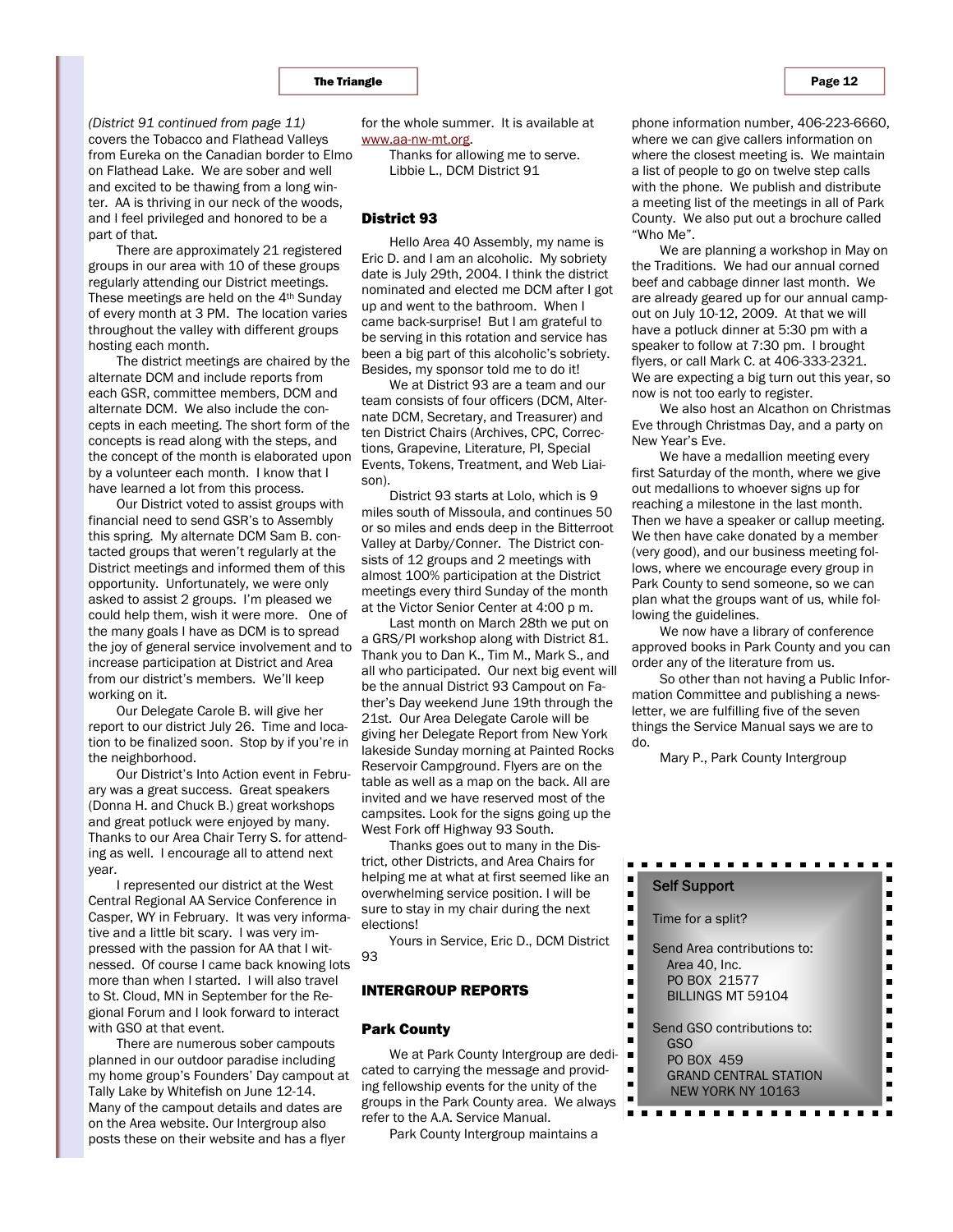

# CALENDAR OF EVENTS

MCLEOD—Beartooth Mountain Conference—June 26-28—www.beartoothmountainconference.com TALLY LAKE CAMPGROUND-Founders' Day Campout-June 12-14-aa-montana.org HELENA—Grapefest—June 13—aa-montana.org VIGILANTE CAMPGROUND(NEAR YORK)—Last Chance Group 23rd Annual Camping Trip—June 19-21 dcm61@aa-montana.org PAINTED ROCKS CAMPGROUND-Bitterroot Picnic & Campout-June 19-21-aa-montana.org BOZEMAN—Founders' Day—June 20**—**dcm72@aa-montana.org AGENDA ITEMS DUE - FALL ASSEMBLY—July 1**—**Terry S., chair@aa-montana.org PINE CREEK CAMPGROUND—Park County Intergroup Campout—July 10-11**—**406-223-6660 VALIER—Lake Francis Roundup—July 24-26—dcm42@aa-montana.org EMERY BAY CAMPGROUND-Flathead Valley Intergroup Campout-August 7-8-aa-montana.org CAMP MARSHALL(WEST SHORE FLATHEAD LAKE)—Ray of Hope Camporee—September 4-6— $\underline{\mathrm{dcm91@a}}$ montana.org ST CLOUD, MN-West Central Regional Forum-September 11-13-Carole B., delegate@aa-montana.org LEWISTOWN-Fall Assembly-September 18-19-Terry S., chair@aa-montana.org BIG SKY-20th Annual Woman to Woman Big Sky Retreat-September 25-27-dcm72@aa-montana.org BOZEMAN—Fall Roundup—October 2-4—aa-montana.org LEWISTOWN-Spring Assembly-April 10-11., 2010-Terry S., chair@aa-montana.org BILLINGS-Spring Roundup-May 14-16, 2010-Colby D., dcm11@aa-montana.org

- SAN ANTONIO, TX-A.A.'s 75th Birthday Party-July 1-4, 2010-aa.org
	- LEWISTOWN-Fall Assembly-September 11-12, 2010-Terry S., chair@aa-montana.org

*If you would like your event listed here, please email the editor at Triangle@aamontana.org or send it to PO Box 542, Bozeman, MT 59771*

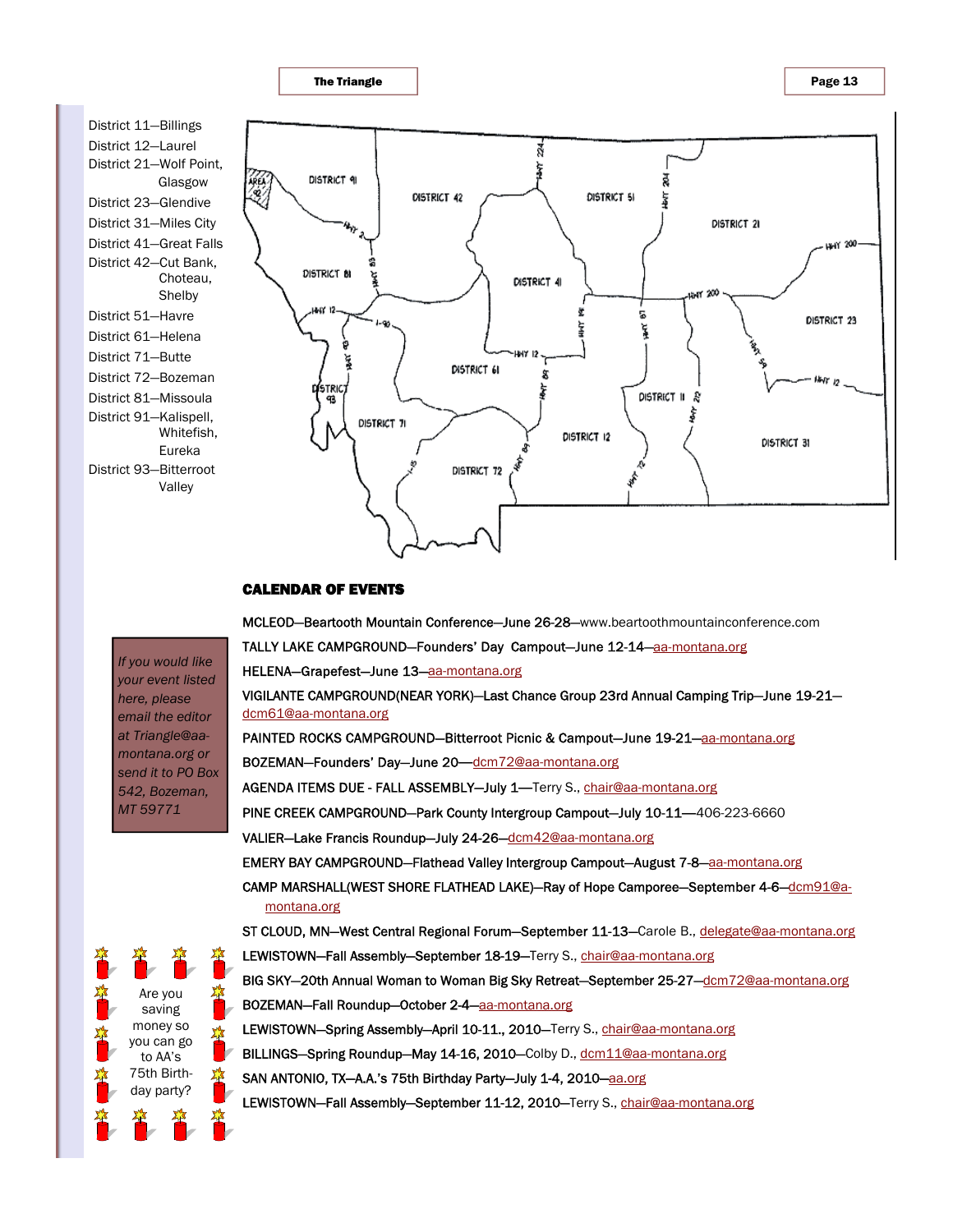# AREA OFFICERS, COMMITTEE CHAIRS, AND DCMS 2009-10

| <b>POSITION</b> | <b>NAME</b> | <b>CITY</b>        | <b>EMAIL</b>               | <b>COMMITTEE MEMBERS</b>        |
|-----------------|-------------|--------------------|----------------------------|---------------------------------|
| Delegate        | Carole B.   | <b>Billings</b>    | delegate@aa-montana.org    |                                 |
| AreaCh/Alt D    | Terry S.    | Helena             | chair@aa-montana.org       |                                 |
| Secretary       | April A.    | Kalispell          | secretary@aa-montana.org   |                                 |
| Treasurer       | Linda B.    | <b>Billings</b>    | treasurer@aa-montana.org   | Del, Alt,                       |
| Archives        | Tim H.      | Kalispell          | archives@aa-montana.org    | DCMs-11, 71                     |
| <b>CPC</b>      | Virginia R. | Shepherd           | cpc@aa-montana.org         | DCMs-21, 51                     |
| Corrections     | Mary S.     | <b>Great Falls</b> | corrections@aa-montana.org | DCMs-41,42                      |
| Grapevine       | Richard K.  | <b>Billings</b>    | grapevine@aa-montana.org   | DCMs-81, 91                     |
| Literature      | Lori F.     | Ennis              | literature@aa-montana.org  | DCMs-12, 31                     |
| Public Info.    | Tim M.      | Helena.            | pi@aa-montana.org          | DCMs-23, 93                     |
| Treatment       | Paula H.    | Missoula           | treatment@aa-montana.org   | <b>DCM-61</b>                   |
| Triangle Ed.    | Sharon S.   | Bozeman            | triangle@aa-montana.org    |                                 |
| <b>DCM 11</b>   | Colby D.    | <b>Billings</b>    | dcm11@aa-montana.org       | Archives                        |
| <b>DCM 12</b>   | Nick D.     | Roberts            | dcm12@aa-montana.org       | Literature                      |
| <b>DCM 21</b>   | Rob P.      | Malta              | dcm21@aa-montana.org       | CPC                             |
| <b>DCM 23</b>   | Mike M.     | Sidney             | dcm23@aa-montana.org       | Public Info.                    |
| <b>DCM 31</b>   | Jim G.      | Miles City         | dcm31@aa-montana.org       | Literature                      |
| <b>DCM 41</b>   | Lee T.      | <b>Great Falls</b> | dcm41@aa-montana.org       | Corrections                     |
| <b>DCM 42</b>   | Gerry L.    | Shelby             | dcm42@aa-montana.org       | Corrections                     |
| <b>DCM 51</b>   | BilliJo D.  | Havre              | dcm51@aa-montana.org       | <b>CPC</b>                      |
| <b>DCM 61</b>   | Tom D.      | Helena             | dcm61@aa-montana.org       | Treatment                       |
| <b>DCM 71</b>   | Kevin M.    | Anaconda           | dcm71@aa-montana.org       | Archives<br>DR Grapevine        |
| <b>DCM 72</b>   | Jennifer W. | Bozeman            | dcm72@aa-montana.org       | Finance                         |
| <b>DCM 81</b>   | Dan K.      | Missoula           | dcm81@aa-montana.org       | Grapevine                       |
| <b>DCM 91</b>   | Libbie L.   | Kalispell          | dcm91@aa-montana.org       | Grapevine<br><b>DR Archives</b> |
| <b>DCM 93</b>   | Eric D.     | Lolo               | dcm93@aa-montana.org       | Public Info.                    |
| Advisor         | Andrew W.   | Missoula           | advisor@aa-montana.org     |                                 |
| Archivist       | Gerry R.    | Clancy             | archivist@aa-montana.org   |                                 |
| Webmaster       | Alex M.     | Helena             | webmaster@aa-montana.org   |                                 |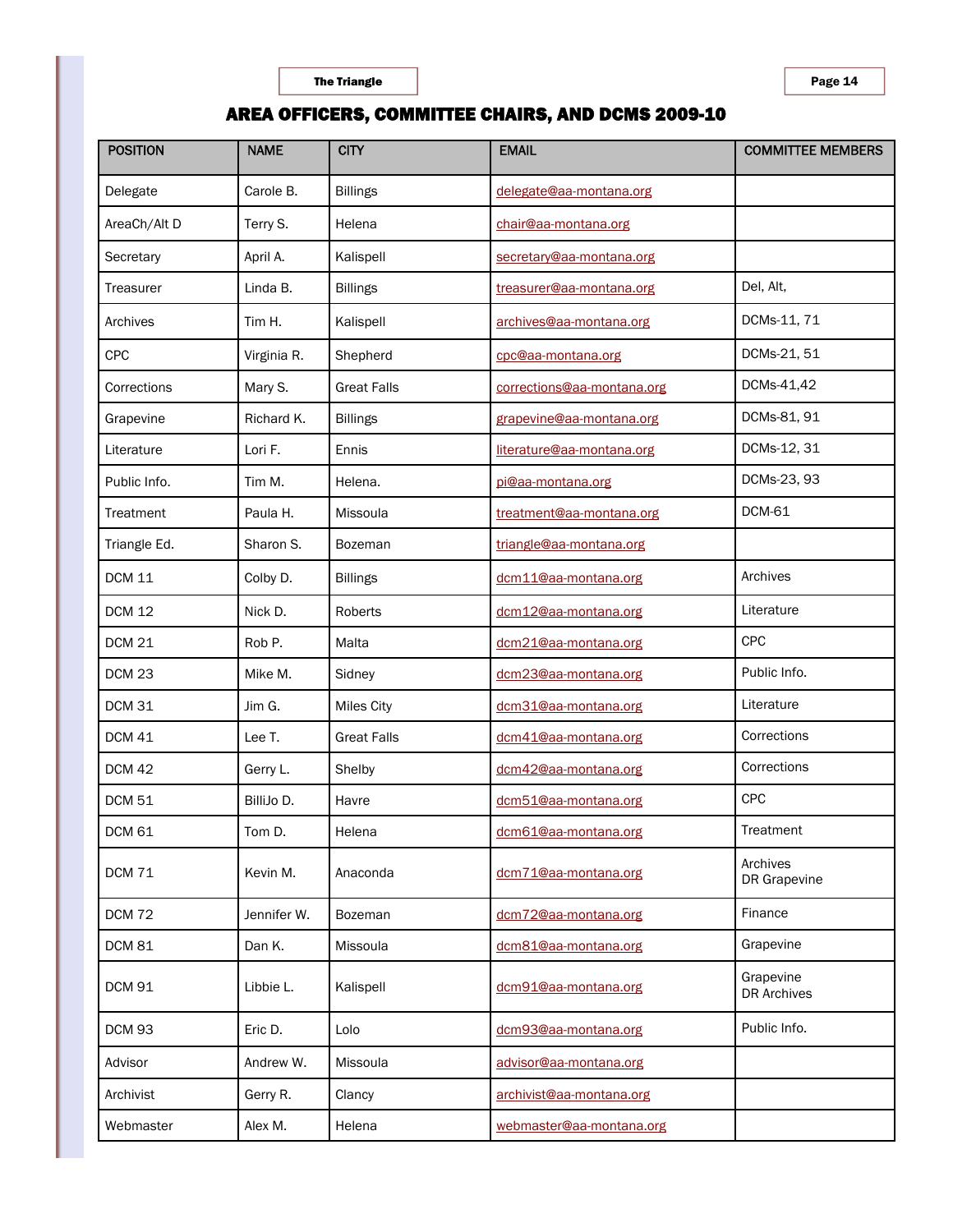problems with the sound system. We had long discussions at the microphones, in which divergent points of view were passionately and sometimes eloquently set forth. We also had confusion and uncertainty about what particular items actually meant and how we were to proceed. Sometimes a "Joe and Charlie" comment applied to how we were proceeding: "We may be lost, but we're makin' good time!" *(Spring Assembly continued from page 1)* 

It was both the best and the worst of times (to steal a phrase from Dickens). We saw at least two of us return after visits to the hospital, to resume our participation in the Assembly despite illness and injury. Some of us lost our tempers, but then one of us made amends to the assembly from one of our working microphones, while many of us resumed cooperative efforts after our clashes.

On Sunday morning, with 2 hours left for completing our committee reports to the floor AND still to leave time for general sharing at the close of our business, we had completed 26 of our committee agenda items and still had 41 of the items to go. Lack of time, that was our dilemma.

In remarkable cooperative spirit, the participants, from the floor and from the microphones, continued to be painstaking, but did it faster. Perhaps we had learned much about the process on Saturday, maybe some of us were just getting tired, but somehow we completed our 41 items, with discussion, with votes and with shows of hand to give Carole a sense of how we stood on items. We had a brief general sharing session and came together in the Serenity Prayer. The Assembly ended just minutes before our noon closing time.

Bill W. wrote about participating in recovery. What he wrote can apply equally to each of our 3 legacies, including service. To watch A.A. members at an Assembly, helping each other, reaching out to work together instead of pulling separately in opposite directions, to experience the fellowship of this cooperative effort and to be part of that process. This is an experience you must not miss. Way to go, Area 40!

Terry S., Area Chair/Alternate Delegate

of the assembly on those items that were most likely to involve a vote. We were clearly in favor of some, clearly opposed to others, and clearly divided on some! Be sure to attend a Delegate's Report meeting in your area to hear how the conference voted and to join in discussion about how to better serve the alcoholic who still suffers. *(Editor Continued from page 1)* 

Reports from all of the Area standing committee chairs; the DCM's, except one

who was sick; and the Park County Intergroup are in this issue. Read the minutes which will be out soon for more detailed Financial Reports, Roundup Committee Reports, standing committee meeting reports, and breakout session reports.

I've had a couple of great AA weeks. After the Assembly, I joined over 600 alcoholics and Al-Anons at the spring roundup in Missoula. It was very successful. The free registration for newcomers attracted lots of new people and a good time was had by all.

The next issue of the Triangle will be a June-July issue. We'll have some information from the General Service Conference and will focus on how some of the decisions will help us better carry our message. Please send your articles by May 20.

Also in the June-July issue, the Triangle will start the process of taking its inventory. If you have any questions you would like to have included, please contact me. My phone number, mailing address and email address are on page 14.

If you are reading this and your group isn't receiving a Triangle, please contact me. I am working at getting the mailing list current. My goal is for every group to receive a Triangle, but I need your help getting the address list updated. Thanks.

Serving as the Triangle Editor is a great honor. I am having a good time with the job

and I am grateful to be able to serve. Sharon S., Triangle Editor

#### Concepts Checklist

*The Concepts Checklist is service material from the General Service Office for home groups, districts areas. Some of these discussion points were originally developed by an A.A. group and further developed by the trustees' Literature Committee to be distributed by the General Service Office.* 

Concept V: Throughout our structure, a traditional "Right of Appeal" ought to prevail, so that minority opinion will be heard and personal grievances receive careful consideration.

• Do we encourage the minority opinion, the "Right of Appeal", to be heard at our home group, district committee meetings, area assemblies and the Conference?

• What does our group accept as "substantial unanimity"?

• Has our group experienced the "tyranny of the majority" or the "tyranny of the minority"?

• Does our group understand the importance of all points of view being heard before a vote is taken?

| <b>Budget vs Actual by Committee</b> |                                      |             |  |
|--------------------------------------|--------------------------------------|-------------|--|
|                                      | Jan 1 - April 13, 2009 Annual Budget |             |  |
| Expenses by Program/Committee        |                                      |             |  |
| Spring Assembly                      | \$304.02                             | \$5,000.00  |  |
| Fall Assembly                        | \$0.00                               | \$4,750.00  |  |
| Regional Service Conference          | \$721.07                             | \$1,800.00  |  |
| Regional Forum                       | \$0.00                               | \$1,800.00  |  |
| <b>Regional Trustee</b>              | \$0.00                               | \$750.00    |  |
| Delegate Expenses                    | \$3,376.44                           | \$5,889.00  |  |
| Area Chair                           | \$233.42                             | \$1,000.00  |  |
| <b>Archives Chair</b>                | \$1,245.00                           | \$3,850.00  |  |
| <b>Corrections Chair</b>             | \$0.00                               | \$250.00    |  |
| <b>CPC Chair</b>                     | \$64.20                              | \$250.00    |  |
| GrapeVine Chair                      | \$0.00                               | \$250.00    |  |
| Literature Chair                     | \$267.76                             | \$850.00    |  |
| <b>Public Information Chair</b>      | \$400.50                             | \$1,450.00  |  |
| <b>Treatment Chair</b>               | \$0.00                               | \$250.00    |  |
| Secretary                            | \$0.00                               | \$300.00    |  |
| Treasurer                            | \$467.56                             | \$400.00    |  |
| Website                              | \$0.00                               | \$150.00    |  |
| Triangle                             | \$748.51                             | \$1,950.00  |  |
| Program Services - Other             | \$15.00                              | \$0.00      |  |
| Total Program/Committee Expense      | \$7,843,48                           | \$30,939.00 |  |
|                                      |                                      |             |  |
| % of year elapsed                    | 28.33%                               |             |  |
| % of actual to budget                | 25.35%                               |             |  |